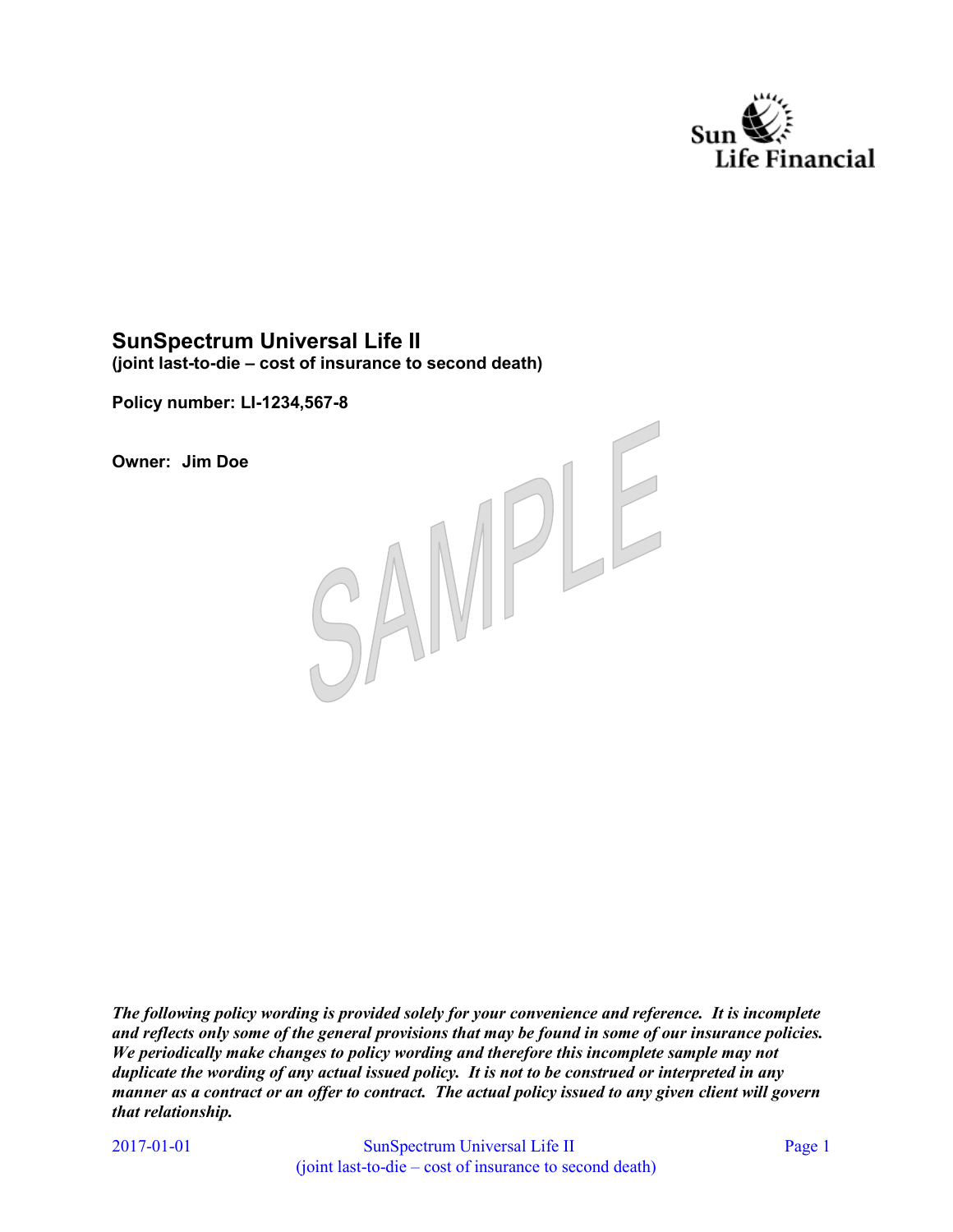# **Table of contents**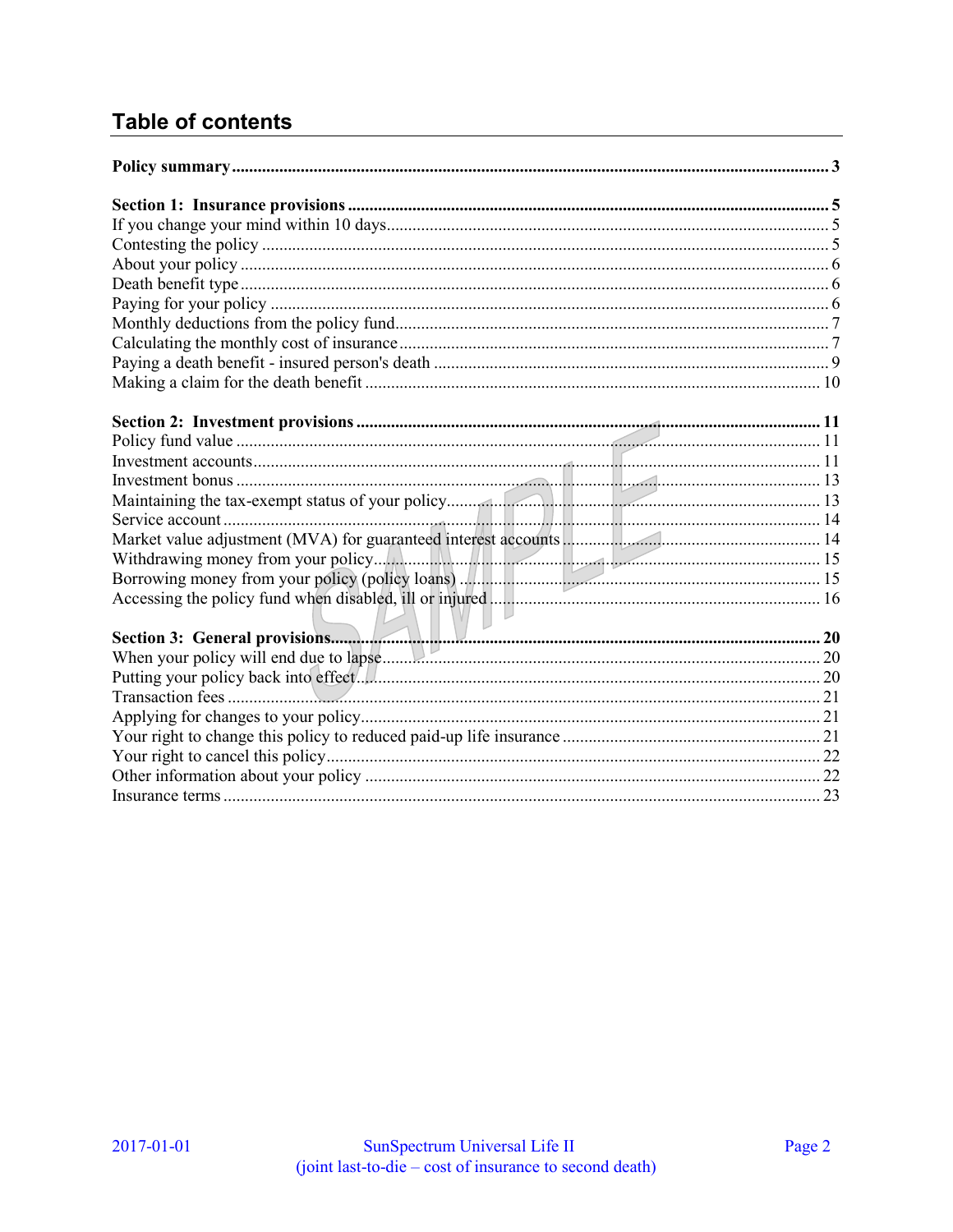# <span id="page-2-0"></span>**Policy summary**

In this document, *you* and *your* mean the owner of this policy. *We, us*, *our,* and *the company* mean Sun Life Assurance Company of Canada.

Your policy is issued and underwritten by Sun Life Assurance Company of Canada, a member of the Sun Life Financial group of companies.

It's important that you read your entire policy carefully. It sets out the benefits payable and has exclusions and reductions of coverage. To help you understand insurance terms, refer to the explanations described under the heading, *Insurance terms*.

Plan: **SunSpectrum Universal Life II**  Policy number: LI-1234,567-9 Policy date: January 1, 2017 Monthly anniversary day: the  $1<sup>st</sup>$  day of every month Owner: Jim Doe No contingent owner was named on your application. You must tell us in writing if you want to name a contingent owner. Insured persons: John Doe born on March 1, 1978 age nearest on the policy date: XX Mary Doe born on April 10, 1979 age nearest on the policy date: XX Beneficiary: is named on your application, unless you make a change in writing. Withdrawal order: Proportional order is used to process transfers and withdrawals, unless you make a change in writing to us.

This is not a participating policy. You are not eligible to receive dividends.

#### **Minimum first year payment for this policy**

The minimum first year annual payment for this policy is \$X,XXX.XX. The minimum payment is not guaranteed. If, for any investment account you choose, the interest is negative, or if you make any withdrawals, loans or changes to your policy, then additional payments may be required to keep your policy in effect.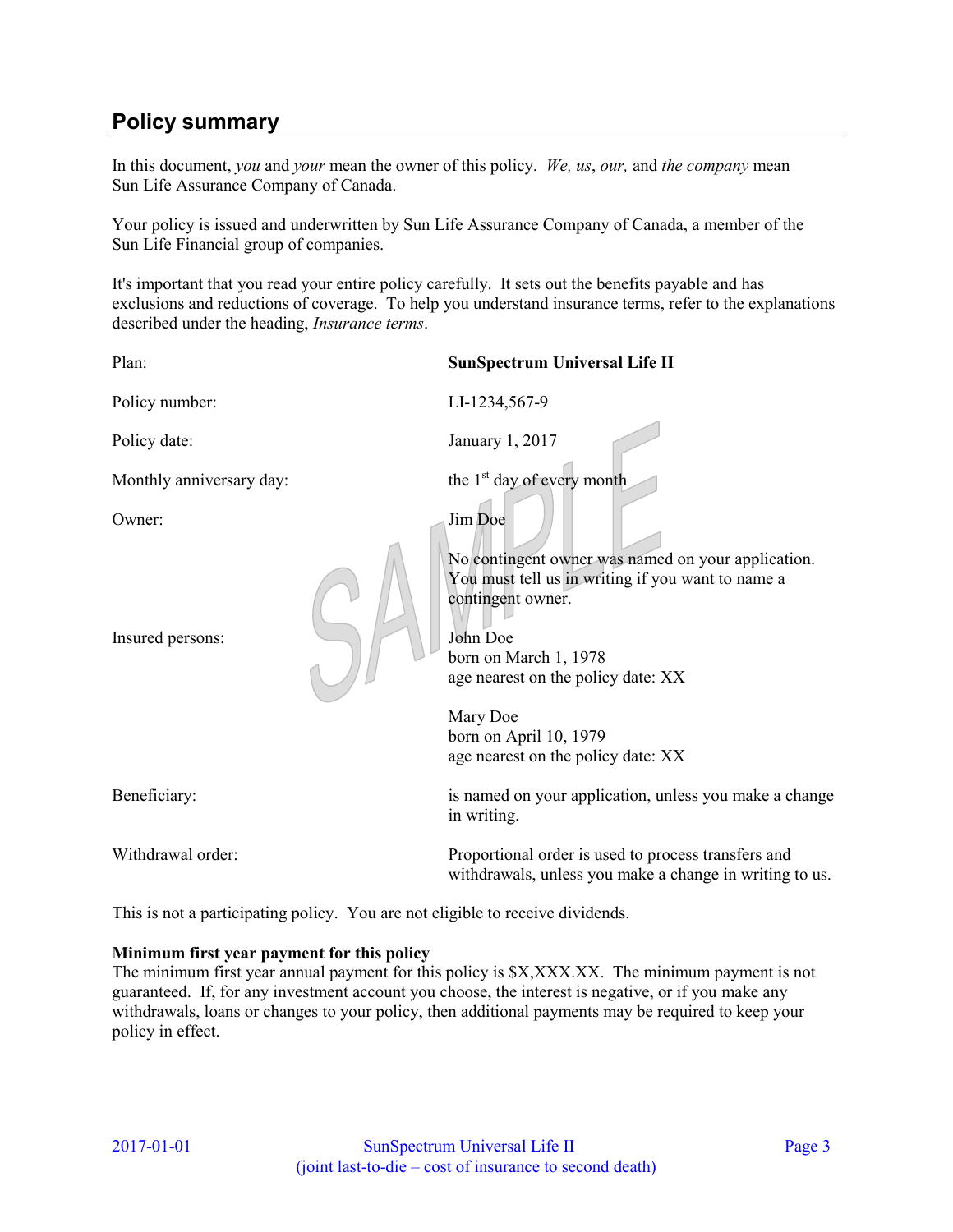# **Policy summary (continued)**

#### **SunSpectrum Universal Life II**

#### **Joint last-to-die basic insurance coverage - cost of insurance to second death**

| Insured persons:        | John Doe                                                                                      |
|-------------------------|-----------------------------------------------------------------------------------------------|
|                         | Mary Doe                                                                                      |
| Death benefit type:     | Insurance amount plus policy fund                                                             |
| Insurance amount:       | \$X,XXX,XXX                                                                                   |
|                         | A death benefit is payable when both of the insured<br>persons have died, as described later. |
| Cost of insurance type: | Guaranteed yearly renewable term rates to age 100                                             |
| Joint age:              | XX                                                                                            |

#### **Schedule of guaranteed annual cost of insurance rates**

Each monthly anniversary day, we deduct money from the policy fund to pay the cost of insurance for this policy. The calculation for monthly cost of insurance is described under the heading, *Calculating the monthly cost of insurance.*

The cost of insurance, for the joint last-to-die basic insurance in effect on the policy date, is payable until the earlier of January 1, XXXX or the date the last insured person dies.

The schedule shows the guaranteed annual rate per \$1,000 of insurance.

If any insurance amounts increase, the rates in the schedule below do not apply to the amount of the increase. We determine the cost of insurance rates for the amount of the increase, as described later.

(1) Basic insurance

| Beginning on | (1)    |
|--------------|--------|
| 1 Jan XXXX   | XXX.XX |
| 1 Jan XXXX   | XXX XX |
| 1 Jan XXXX   | XXX.XX |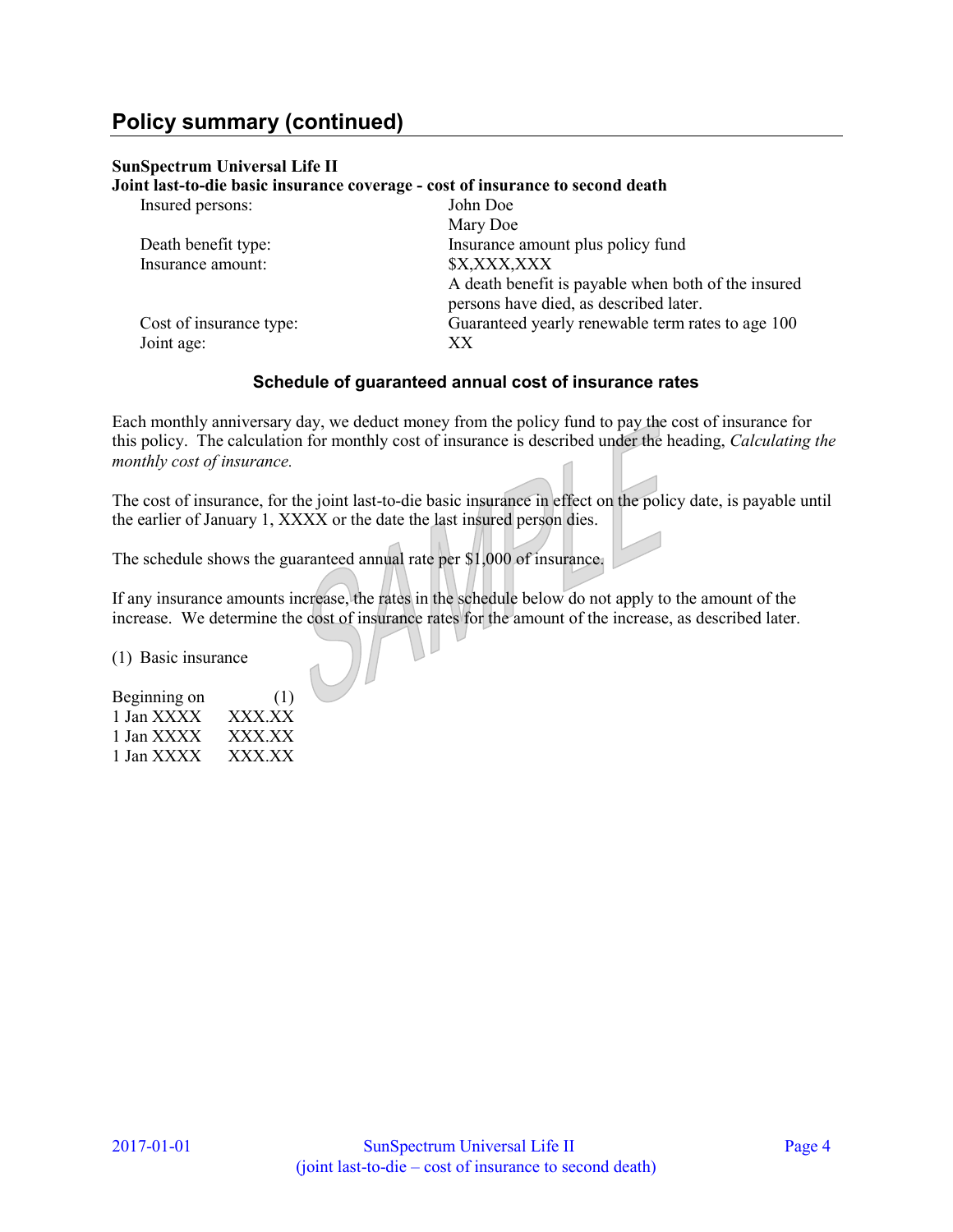# <span id="page-4-0"></span>E15000A **Section 1: Insurance provisions**

#### <span id="page-4-1"></span>E14000A **If you change your mind within 10 days**

You may send us a written request to cancel your policy within:

- 10 days of receiving it from us, or
- 60 days after the policy is issued, whichever date is earlier.

You are considered to have received your policy 5 days after it's mailed from our office, or on the date your advisor delivers it to you.

When we receive your written request we'll refund any amount paid. This is called rescission.

Your decision to cancel your policy is your personal right. When we receive your request to cancel it, all of our obligations and liabilities under this policy end immediately. The cancellation is binding on you and any person entitled to make a claim under this policy, whether their entitlement is revocable or irrevocable.

To cancel your policy, send your request in writing to: Sun Life Assurance Company of Canada 227 King Street South PO Box 1601, Stn. Waterloo Waterloo ON Canada N2J 4C5

## <span id="page-4-2"></span>E14005A **Contesting the policy**

The incontestability provisions set out in the provincial or territorial insurance legislation applicable to this policy apply.

#### *Limit on contesting*

We cannot challenge the validity of the policy after it has been in effect continuously for two years from the later of the date it took effect and the date it was last reinstated. If the policy is amended to increase or change a benefit or improve a rating, we cannot challenge the validity of the amendment after it has been in effect continuously for two years from the later of the date the amendment took effect and the date the policy was last reinstated.

#### *Exception to the limit on contesting*

We can challenge the validity of the policy or an amendment at any time in cases of fraud or cases involving a disability benefit.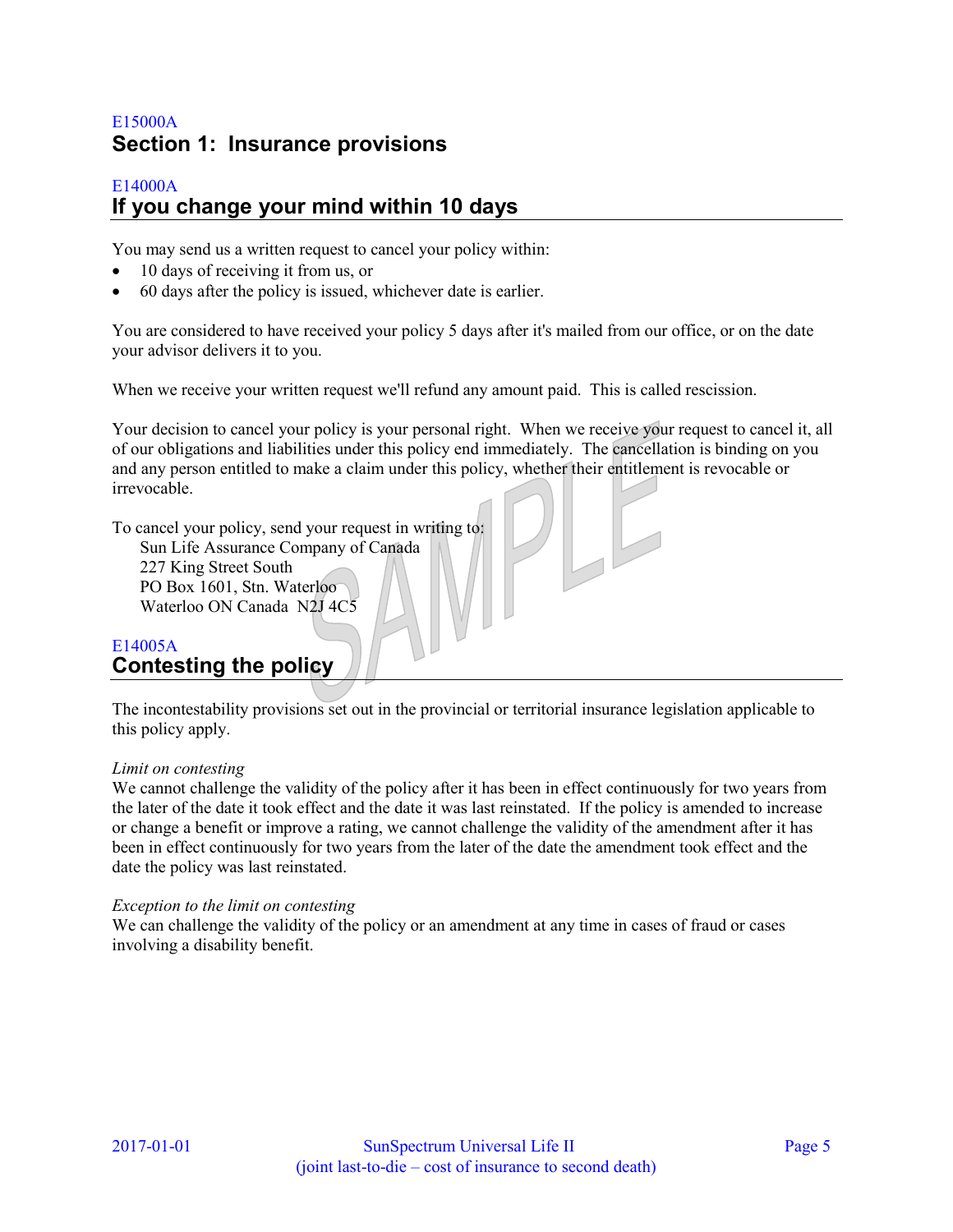## <span id="page-5-0"></span>E15010A **About your policy**

SunSpectrum Universal Life II is a flexible payment permanent life insurance policy. It includes insurance benefits you selected on one or more persons. It has a policy fund which includes the activity account and the investment accounts.

Payments must be made to Sun Life Assurance Company of Canada to keep your policy in effect and are subject to a minimum and maximum limit that we determine. We have the right to refuse cash payments.

Any payment we receive at our head office before the Toronto Stock Exchange is closed for the day is applied to your policy effective that day. Any payment we receive at our head office after the Toronto Stock Exchange is closed is applied to your policy effective on the following business day.

Any request for a transfer, withdrawal, policy loan or policy cancellation that we receive at our head office before the Toronto Stock Exchange is closed for the day, is effective that day but processed the following business day. If money is moved to or from an investment account, we may delay the effective date of the transaction for up to 5 business days from the day we receive your request or the day we receive funds.

Payments we receive are held in our general fund. When you invest in any managed investment account you do not:

- acquire any ownership interest in a specific fund
- purchase units, or
- have any legal interest in any security.

## E15020A

#### <span id="page-5-1"></span>**Death benefit type**

#### **Insurance amount plus policy fund**

The death benefit for the basic insurance coverage in this policy is:

- the insurance amount for the basic insurance coverage
- **plus** the policy fund value
- **minus** the amount of any outstanding policy loans, including interest.

### <span id="page-5-2"></span>E15030A **Paying for your policy**

When we receive a payment, money is added to the activity account as long as the total of the payments made during the policy year is below the annual maximum amount for that year to keep the policy tax-exempt. We deduct an amount for premium tax from the amount that is added to the activity account. The amount we deduct for this policy is 2% and is guaranteed to never change.

The activity account earns daily interest at the rate we set. The interest rate is subject to change at any time. The guaranteed minimum interest rate will be at least 90% of the Government of Canada 30-day Treasury Bill rate in effect on the day we set the interest rate, less a management fee of 1.75 percentage points. Under no circumstances will the rate be less than 0%.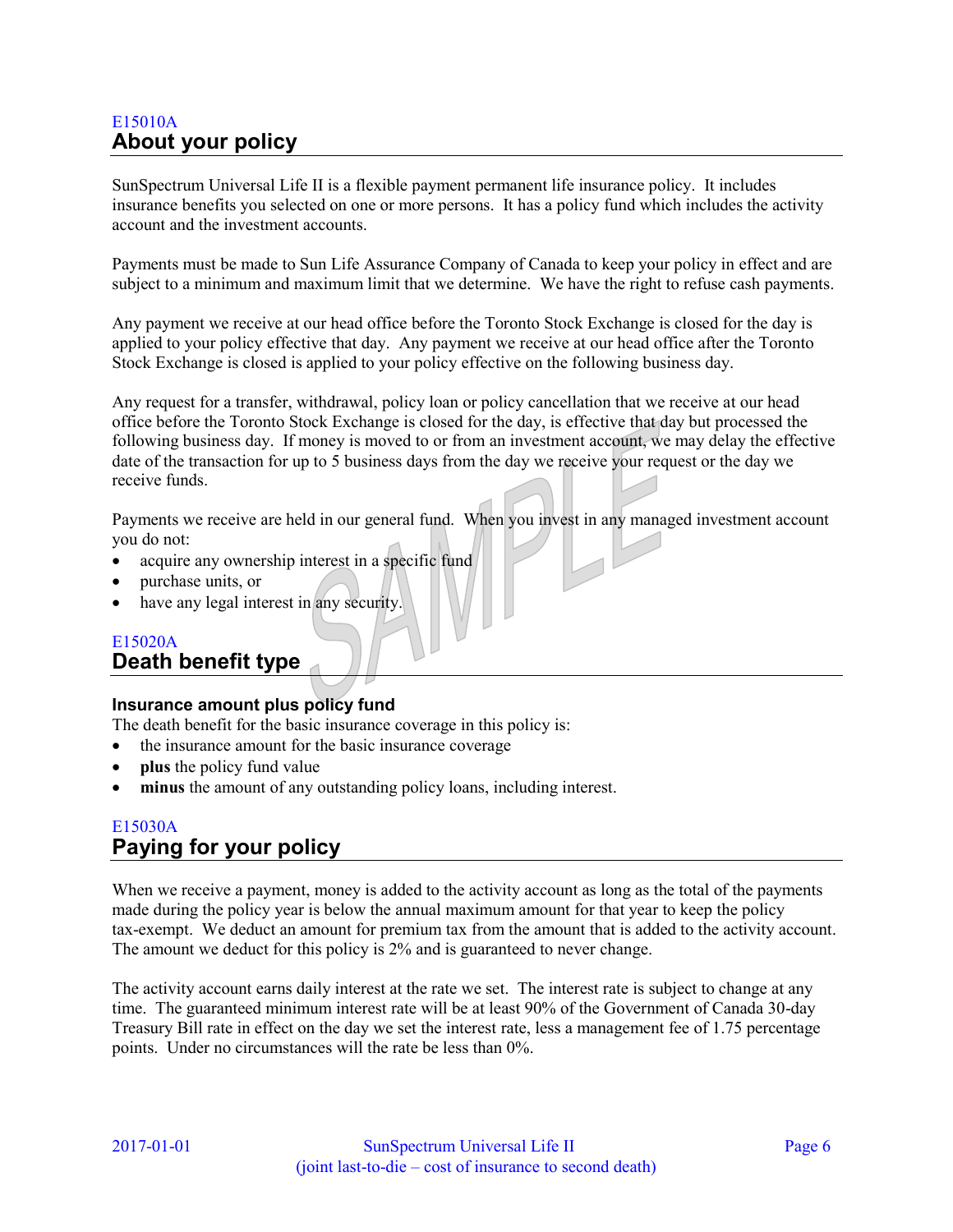## <span id="page-6-0"></span>E15040A **Monthly deductions from the policy fund**

Each monthly anniversary day, we deduct money from the activity account to pay for the cost of insurance for the basic insurance coverage and any optional benefits. If there is not enough money in the activity account to pay for the cost of insurance, we will transfer money from your investment accounts according to the withdrawal order you selected, as shown on the *Policy summary*. You may change your withdrawal order at any time. A transaction fee may apply.

#### **Proportional withdrawal order**

Proportional order means we transfer money in proportion to the value of your investment accounts on the day of the transfer. If there is not enough money in the activity account and investment accounts, we will transfer money from the service account to pay for the cost of insurance.

For Alternate withdrawal order 1 or 2, if there is insufficient money in the first account, we will take money from the next account until the cost of insurance has been paid.

#### **Alternate withdrawal order 1**

- daily interest account (DIA)
- accounts based on the performance of managed funds in proportion to the balance of each of those accounts
- guaranteed interest accounts (GIAs) and, if necessary,
- from the service account.

#### **Alternate withdrawal order 2**

- daily interest account (DIA)
- guaranteed interest accounts (GIAs)
- accounts based on the performance of managed funds in proportion to the balance of each of those accounts and, if necessary,
- from the service account.

For all of the withdrawal orders described above, if we transfer money from a GIA layer to pay the cost of insurance, there is no market value adjustment. Money will be taken from the GIA layer closest to maturity and interest will be credited up to the date of the transfer.

If you have money in an account based on the performance of managed funds, and the rate of return negatively impacts your policy fund value, then you may need to make additional payments to ensure there is enough money in the policy fund to pay the required cost of insurance and premium tax.

## <span id="page-6-1"></span>E15055A **Calculating the monthly cost of insurance**

The monthly cost of insurance is determined by a number of factors such as an insured person's age, sex, smoking status and health.

The guaranteed annual cost of insurance rates for the basic insurance coverage and any optional benefits in effect on the policy date are shown on the *Schedule of guaranteed annual cost of insurance rates*. If the insurance amount for the basic insurance coverage increases, the rates in effect on the date the change is made apply to the increase.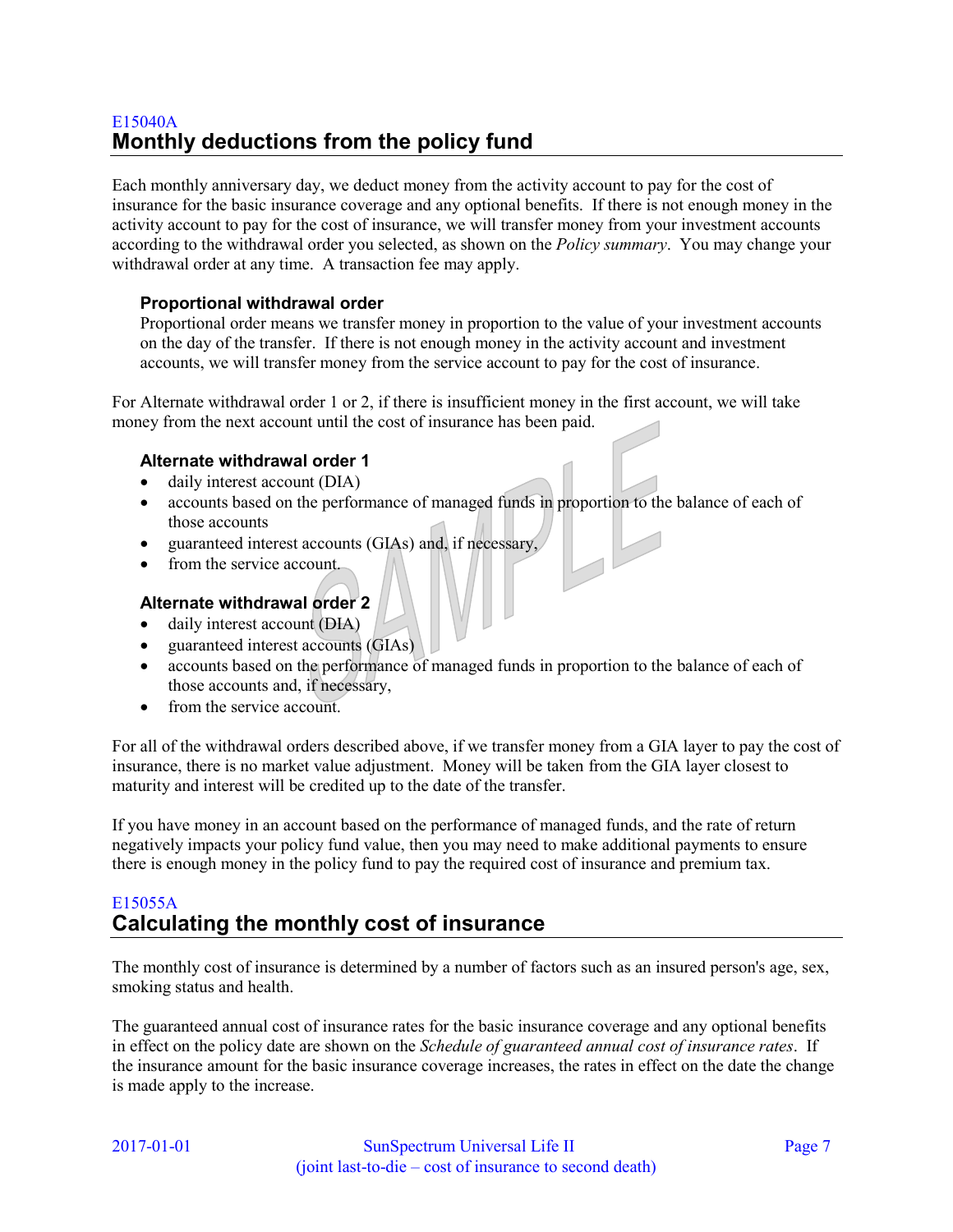Different rates apply to the annual increases in the insurance amount for the basic insurance coverage when the tax-exempt status maintenance method you selected is increase and reverse, as described later. The rates that apply are based on:

- yearly renewable term rates payable to age 100 in effect on the date of each increase, and
- the attained age of the insured person (or attained joint age) on the date of the increase.

#### *You must tell us*

For joint last-to-die basic insurance coverage, when the cost of insurance only has to be paid until the first death, we continue deducting it until you tell us one of the insured persons has died. On the date you tell us, we stop deducting the cost of insurance for the basic insurance coverage that was in effect on the policy date. But we will continue deducting the cost of insurance for any insurance coverage increases made annually to keep your policy tax-exempt. These annual increases have yearly renewable term rates that are payable to age 100.

#### **Basic insurance – cost of insurance**

The monthly cost of insurance for the basic insurance coverage is:

 $(A \times B)$ 

12

where:

 $A =$  the annual cost of insurance per \$1,000 of insurance amount

 $B =$  the insurance amount, divided by 1,000.

#### **Total disability waiver benefit – cost of insurance**

The monthly cost of insurance for the *Total disability waiver benefit,* if included in this policy, is:

 $(A \times B)$ 12

where:

 $A =$  the annual cost of insurance per \$100 of the costs in B for the insured person with this benefit

 $B =$  the sum of the annual cost of insurance for the following:

- the basic insurance coverage
- any optional benefits for the insured person with this benefit, excluding the cost for this benefit*,* and
- any *Term insurance benefit for the additional insured person* linked to this insured person, if shown on the *Policy summary*.

This sum is then divided by 100.

#### **Owner waiver benefits – cost of insurance**

The monthly cost of insurance for the *Owner waiver disability waiver benefit* and *Owner waiver death benefit,* if included in this policy, is:

 $(A \times B)$ 12

where:

 $A =$  the annual cost of insurance per \$100 of the costs in B for this policy

 $B =$  the total annual cost of insurance for this policy, excluding the cost for this benefit, divided by 100.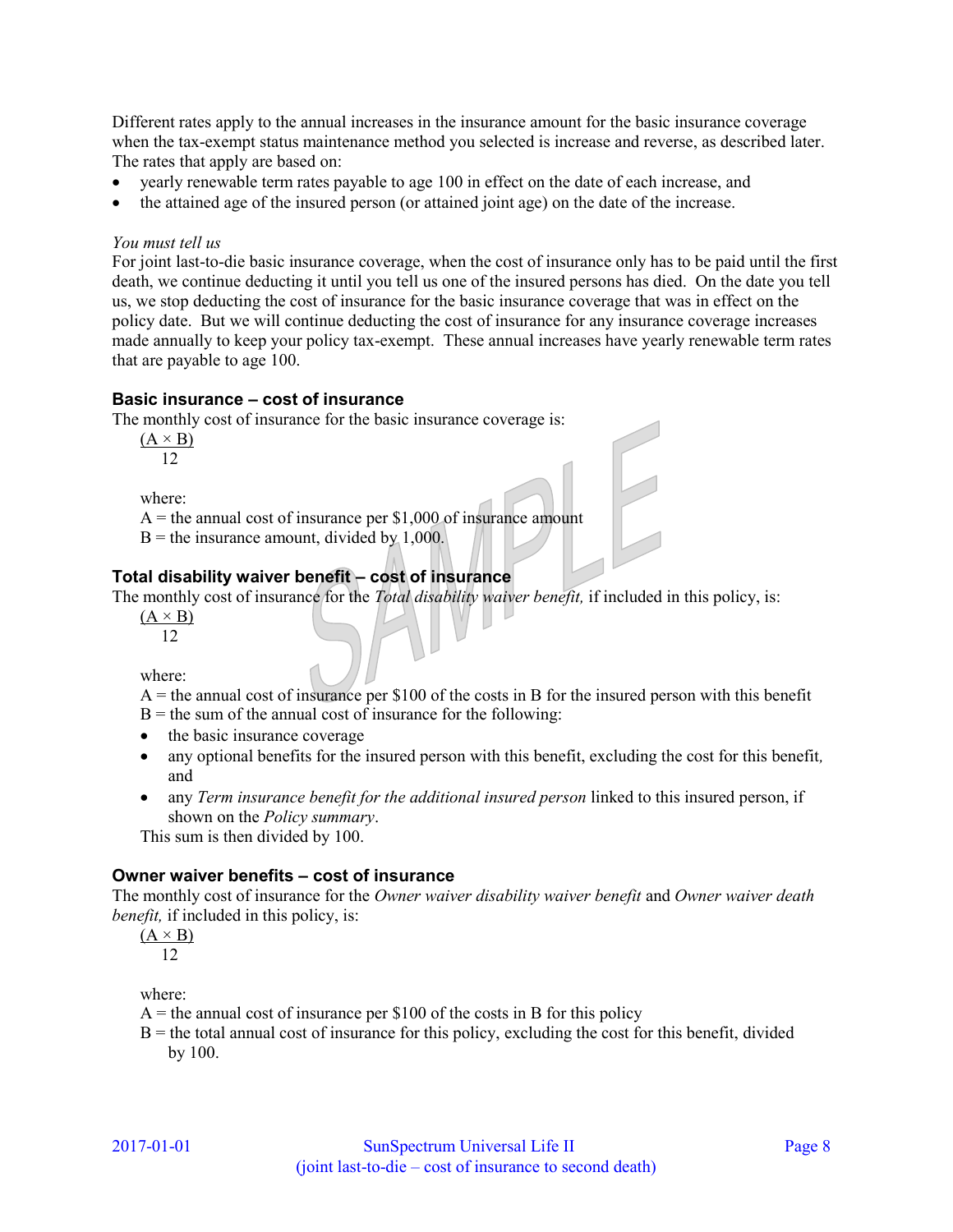### **Other optional benefits – cost of insurance**

The monthly cost of insurance for optional benefits, excluding the *Total disability waiver benefit, Owner waiver disability benefit* and *Owner waiver death benefit*, if included in this policy, is:

 $(A \times B)$ 12

where:

 $A =$  the annual cost of insurance per \$1,000 of insurance amount or option amount for the benefit  $B =$  the insurance amount or option amount for the benefit, divided by 1,000.

### <span id="page-8-0"></span>E15065A **Paying a death benefit – insured person's death**

When a death benefit is payable, we pay the named beneficiary for the insured person's insurance coverage. The amount we pay is determined as of the date the insured person died.

We also pay the beneficiary an amount equal to any cost of insurance deducted after the date the insured person died.

If there is a basic insurance coverage on one insured person, that coverage ends when the insured person for that coverage dies.

If there is a joint first-to-die basic insurance coverage, that coverage ends when one of the insured persons for that joint coverage dies.

If there is a joint last-to-die basic insurance coverage, that coverage ends when both the insured persons for that joint coverage have died.

This policy ends on the date the basic insurance coverage in this policy ends. If there is any amount in the service account on the date the insured person(s) for the basic insurance coverage die(s), we pay it to the beneficiary who receives the death benefit.

#### **When we will not pay (exclusions)**

We will not pay a death benefit if the insured person dies before reaching the age of 15 days.

For the basic insurance coverage, we will not pay the death benefit<sup>\*</sup> if any insured person for that coverage takes their own life, regardless of whether the insured person has a mental illness or understands or intends the consequences of their action(s), within 2 years of the later of:

- the most recent date an application for basic insurance coverage on that person was signed
- the policy date, shown on the *Policy summary*
- the effective date of the insurance, if you added it after the policy date, or
- the most recent date your policy was put back into effect, if it has been reinstated.

When we don't pay the death benefit, the basic insurance coverage ends and instead we pay the beneficiary:

- the policy fund value as of the date the insured person died
- **plus** the total cost of insurance we deducted for that insured person's insurance
- **minus** the amount of any outstanding policy loans, including interest.

If the policy has been put back into effect, we'll refund only the cost of insurance that was deducted for that insured person since the most recent date the policy was reinstated.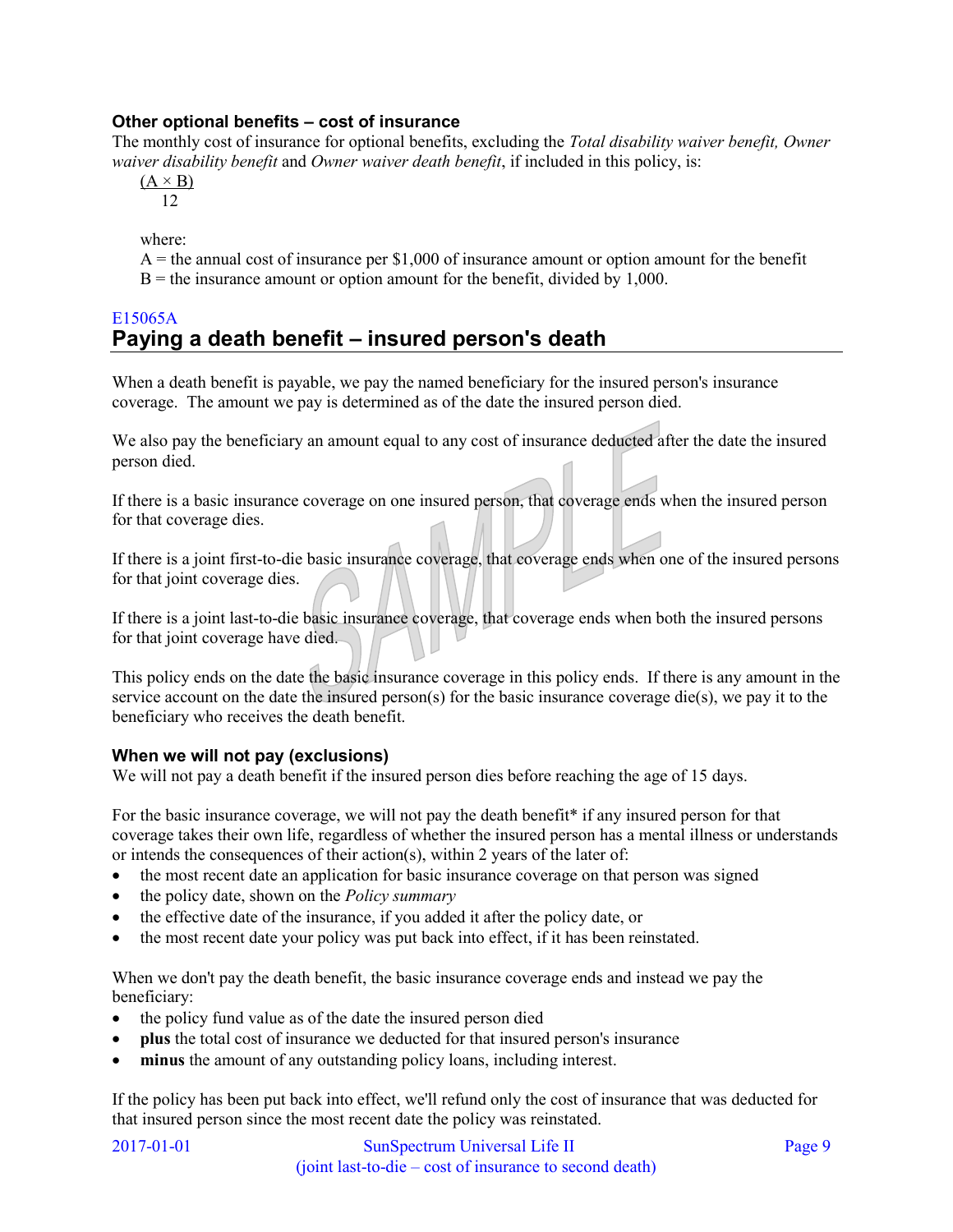If an insured person takes their own life, regardless of whether the insured person has a mental illness or understands or intends the consequences of their action(s), within 2 years of any increase in their basic insurance coverage that you applied for, we will not pay the amount of the increase. Instead, if the basic insurance coverage has been continuously in effect for at least 2 years on the date the insured person dies, we will pay the following amount to the named beneficiary:

- the death benefit we would have paid before the increase
- **plus** the policy fund value as of the date the insured person died
- **plus** an amount equal to the cost of insurance deducted for the increase in the basic insurance death benefit
- **minus** the amount of any outstanding policy loans, including interest.

#### *If you replaced insurance that was issued by us*

\*If any insurance in this policy is the result of replacing insurance that we issued, we determine the death benefit payable for the part that is replacing insurance, based on the effective date of your previous insurance.

# <span id="page-9-0"></span>**Making a claim for the death benefit**

To make a claim, contact us at the toll free phone number shown at the beginning of this policy. We will then send the appropriate form to be completed. The person making the claim must complete the form and give us the information we need to assess the claim, including proof that the insured person died while their coverage was in effect.

Physicians may charge a fee to complete certain forms. The person making the claim is responsible for any fee.

Before we pay a death benefit, we must verify the insured person's date of birth. If the date of birth on the application is incorrect, we'll adjust the death benefit to the amount that would have been payable based on the cost of insurance deducted and the correct date of birth.

If more than one of the insured persons die in circumstances where it's uncertain which person survived the other, we determine the oldest person died first.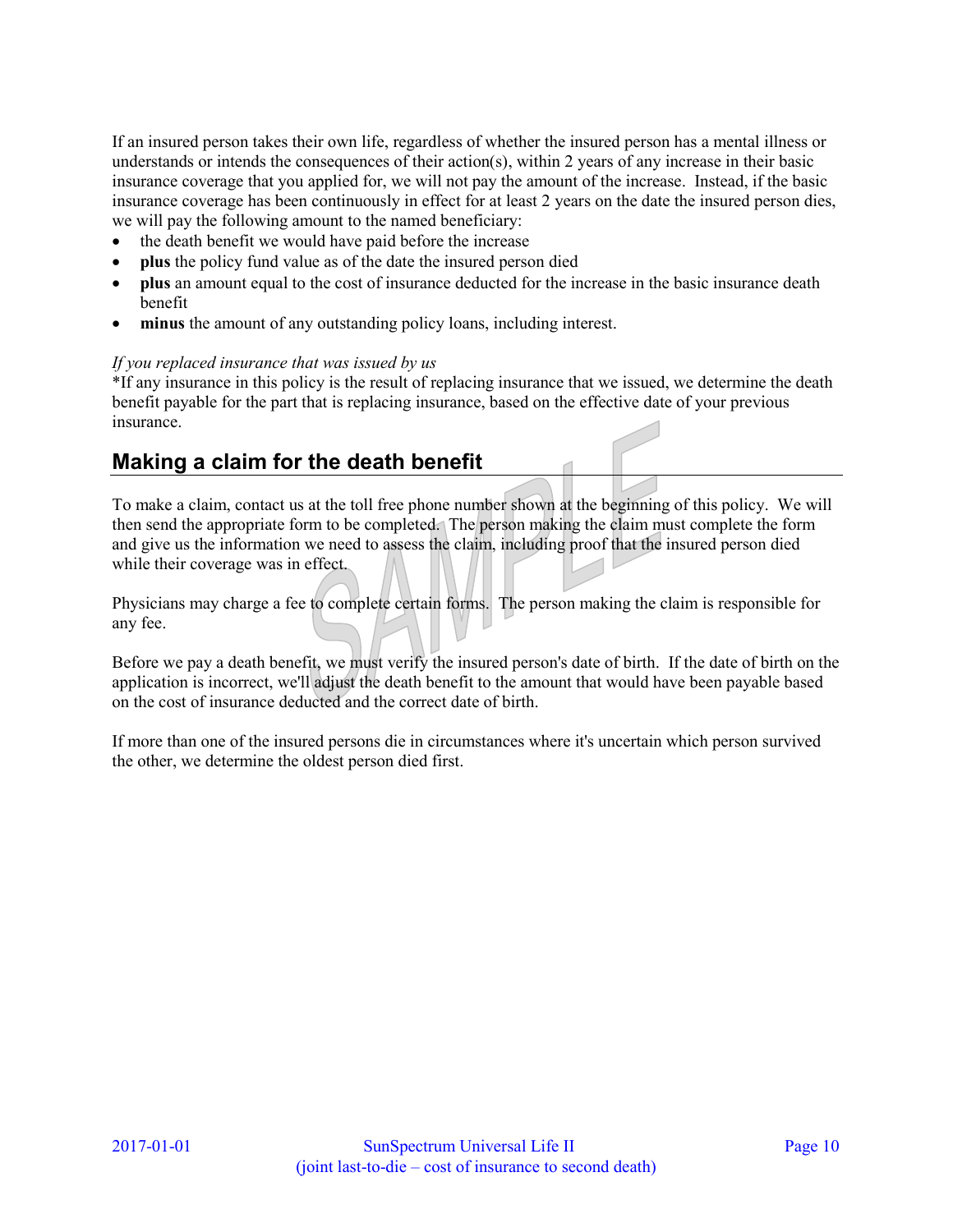# <span id="page-10-0"></span>E15085A **Section 2: Investment provisions**

### <span id="page-10-1"></span>E15095A **Policy fund value**

Your policy fund value is the total amount in the activity account plus the total of your investment accounts.

We will limit the amount of money you may have in your policy fund, based on the tax-exempt limit. This is described later in your policy under the heading, *Maintaining the tax-exempt status of your policy*.

You may make withdrawals from your policy fund. This is explained later under the heading, *Withdrawing money from your policy*.

You may borrow money from your policy. This is explained later under the heading, *Borrowing money from your policy (policy loans)*.

In addition, we may deduct transaction fees from your policy fund. These are explained later in your policy under the heading, *Transaction fees*.

### <span id="page-10-2"></span>E15105A **Investment accounts**

Several investment accounts are included in your policy: daily interest account (DIA), guaranteed interest accounts (GIAs) and accounts based on the performance of managed funds. Your investment mix is the investment accounts and the percentages you selected for those accounts. You may change the accounts or percentages or both at any time by sending us your written request. We may charge a transaction fee.

Each of your investment accounts must have a minimum amount of \$100. All subsequent payments and transfers to each account must also be at least \$100.

#### **Transfers to your investment accounts**

Provided the cost of insurance has been paid, money will be transferred from the activity account after the minimum amount for all selected accounts is met, according to your investment mix. Transfers are also processed on a monthly anniversary day if the minimum amount for all accounts is met.

*Example: assume the investment mix is Sun Life Managed Account A 10% and Sun Life Managed Account B 90%* 

- A minimum of \$1,000 must be in the activity account to meet the minimum required amount for this investment mix before a transfer can be made to the two selected investment accounts.
- Once \$1,000 is in the activity account, then  $$100$  (10% of  $$1,000$ ) will be transferred to the Sun Life Managed Account A account and \$900 (90% of \$1,000) will be transferred to the Sun Life Managed Account B account.
- If \$990 was in the activity account, money would not be transferred from the activity account to the selected accounts. With the investment mix of Sun Life Managed Account A 10% and Sun Life Managed Account B 90%, there is only \$99 (10% of \$990) available to be transferred to the Sun Life Managed Account A account and that does not meet the minimum requirement of \$100 for all selected accounts.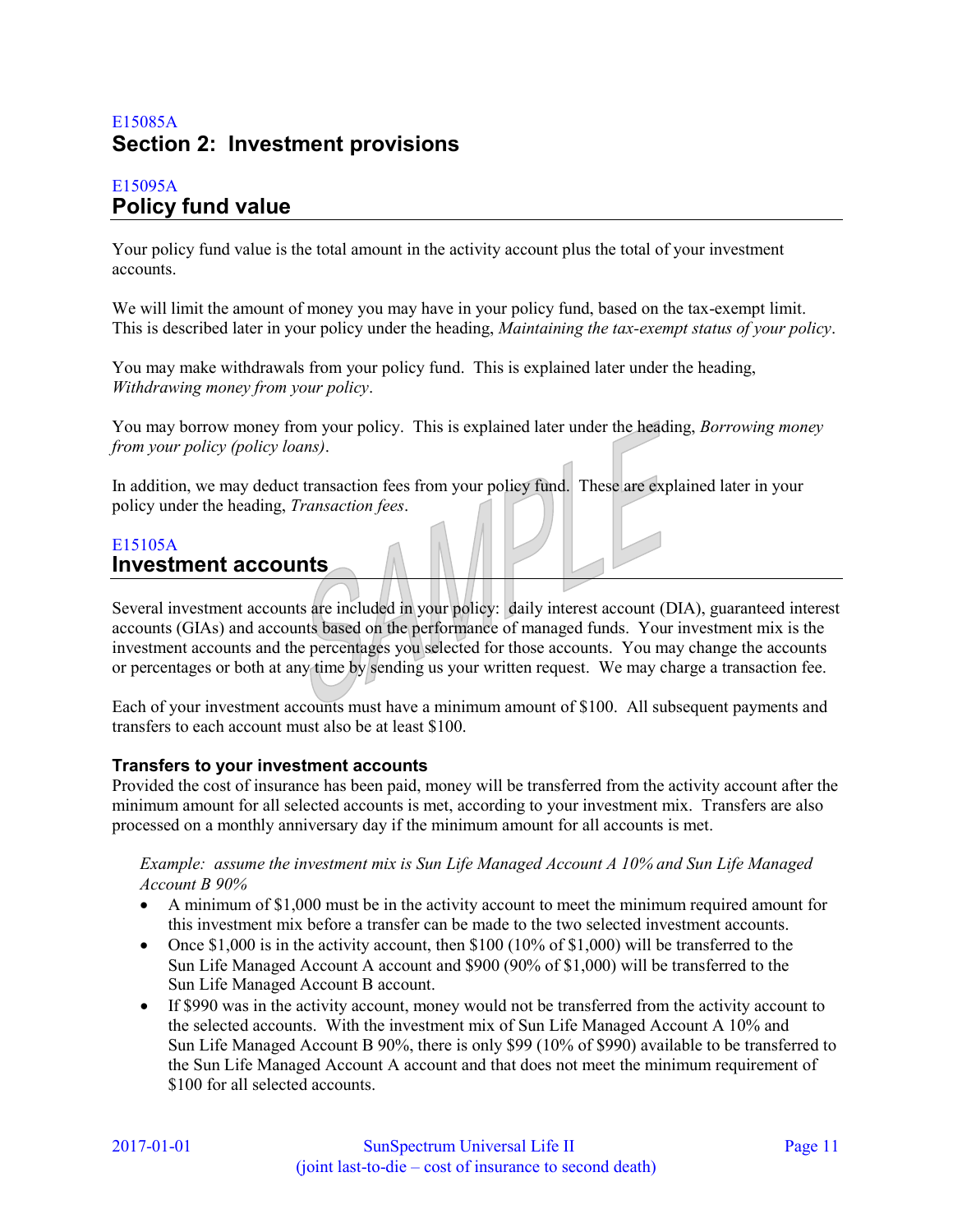#### *Daily interest account (DIA)*

This account earns daily interest at the rate we determine. The interest rate is subject to change at any time. The guaranteed minimum interest rate will be at least 90% of the Government of Canada 30-day Treasury Bill rate in effect on the day we set the interest rate, less a management fee of 1.75 percentage points. Under no circumstances will the rate be less than 0%.

#### *Guaranteed interest accounts (GIAs)*

Guaranteed interest accounts are available in terms of 1, 3, 5 and 10 years. Each time money is transferred to a GIA, we establish a new layer for that amount with a specific maturity date and interest rate. The interest rate remains in effect for the full term of that account and interest is credited daily. Interest is compounded annually.

For each GIA, the guaranteed minimum interest rate will be at least 90% of the Government of Canada Bond rate with the same term, less a management fee of 1.75 percentage points. Under no circumstances will the rate for any GIA account be less than  $0\%$ .

If Government of Canada Bonds with the same term are not available, we will use our best estimate to determine what the rate would be if a bond with the same term were available.

When a GIA layer matures, we follow the selection you made on your application to either:

- apply the balance of the GIA layer to a new GIA account for the same term, or
- transfer the value including interest at the maturity date to the activity account. Money will be transferred from the activity account after the \$100 minimum amount for all your investment accounts is met according to your investment mix.

You may change your selection at any time.

We may change GIA accounts available to you at any time. If you have money in a discontinued account we'll tell you in advance. If you do not reply within the time specified in the notice, we will continue to follow your investment instructions except that money that would otherwise be transferred to a discontinued GIA account will be transferred to a GIA account with the next shortest term. We will always offer a GIA account with a 0% guaranteed minimum interest rate.

#### *Accounts based on the performance of managed funds*

The accounts offer returns based on the performance of designated funds managed by a fund manager that we select. Account balances will be adjusted daily. Each daily adjustment may increase or decrease the balance of the account, depending on the rate of return.

When you invest in any managed investment account you do not:

- acquire any ownership interest in a specific fund
- purchase units, or
- have any legal interest in any security.

We may change, merge, or withdraw accounts at any time. If we change or merge accounts in which you have a balance, we will tell you in advance and provide information about other accounts that are available.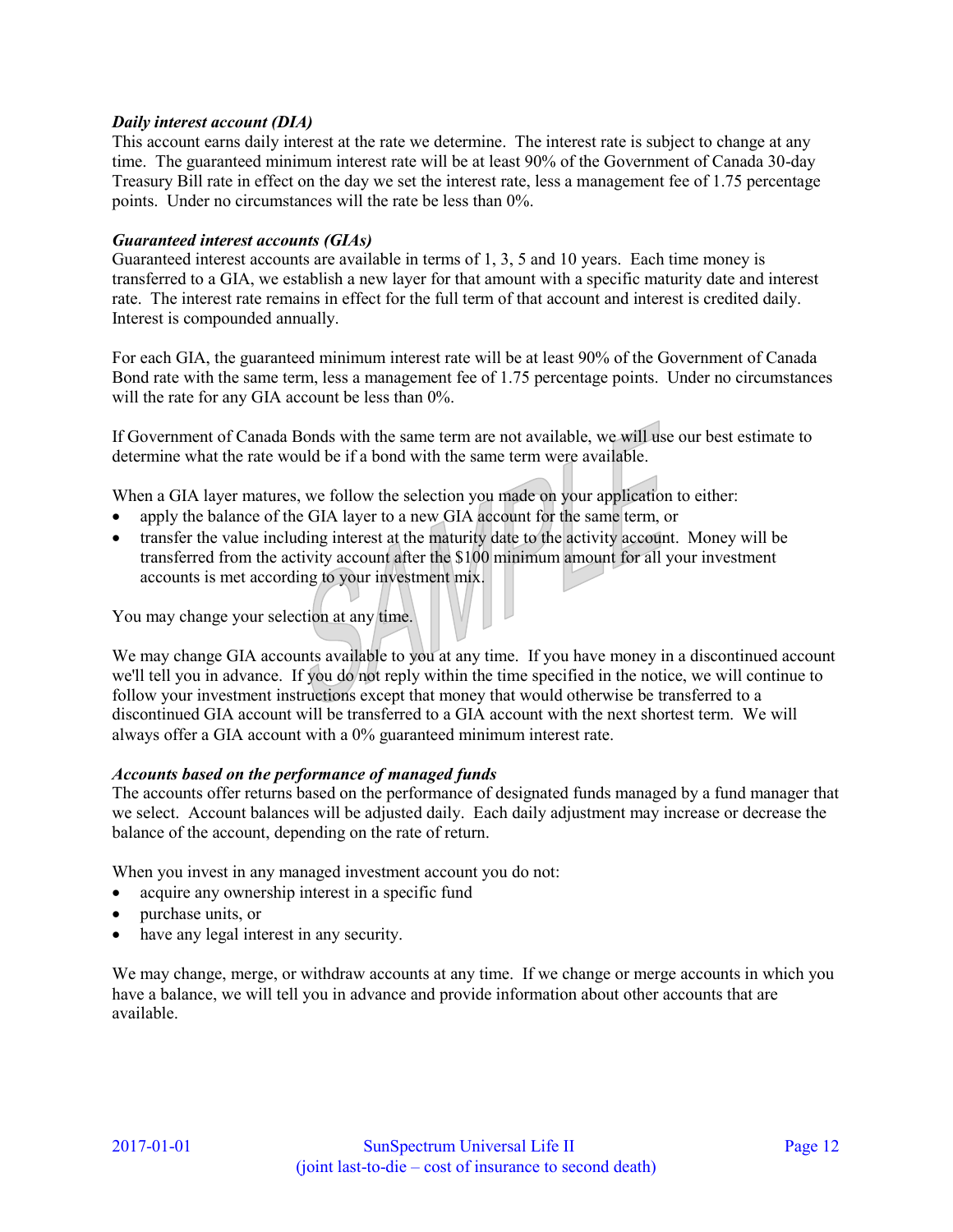If we withdraw an account in which you have a balance, we will transfer the balance for that account to another account with similar investment objectives and tell you in advance. If there are no accounts with similar investment objectives, a transfer will be made to the activity account. If money is transferred to the activity account and the \$100 minimum amount is met for all remaining selected accounts, the money will then be transferred according to your investment mix.

The daily rate of return for this account on a business day is:

- the Canadian dollar rate of return on the designated fund, which reflects the fund manager's expenses and fund distributions
- **minus**, if applicable, an additional annual management fee we charge, divided by the number of expected business days within the calendar year. This additional management fee may change from time to time.

The rate of return is not guaranteed and may be positive or negative. We have the right to revise or correct any rate of return that was based on incorrect information provided by the fund manager.

On a day other than a business day, the daily rate of return is 0%.

### <span id="page-12-0"></span>E15110A **Investment bonus**

On the tenth policy anniversary and each anniversary after that, we pay you an investment bonus. Any investment bonus payable on the policy anniversary is added to the activity account and then transferred as described in the *Investment provisions* section*.*

The investment bonus is 0.25% of (the *average policy fund* value for the previous policy year **minus** the *average policy loan* amount for the previous policy year, including interest).

The *average policy fund* value for the previous policy year is the total of the *monthly average policy fund* values in the 12 months before the policy anniversary, divided by 12.

Each *monthly average policy fund* value is the total of the policy fund values on the current and prior monthly anniversary day, divided by 2.

The *average policy loan* amount for the previous policy year is the total of the *monthly average policy loan* amounts in the 12 months before the policy anniversary, divided by 12.

Each *monthly average policy loan* amount is the total of the policy loan amounts on the current and prior monthly anniversary day, divided by 2.

### <span id="page-12-1"></span>E15120A **Maintaining the tax-exempt status of your policy**

According to current Canadian tax law, the money in your policy fund is not taxed if your policy passes the tax-exempt limit test and the money remains in your policy fund. The tax-exempt limit changes annually on the policy anniversary.

If a payment would cause your policy to fail the tax-exempt limit test, we will transfer the excess amount of that payment directly to the service account. Premium tax is not deducted from excess amounts transferred to the service account.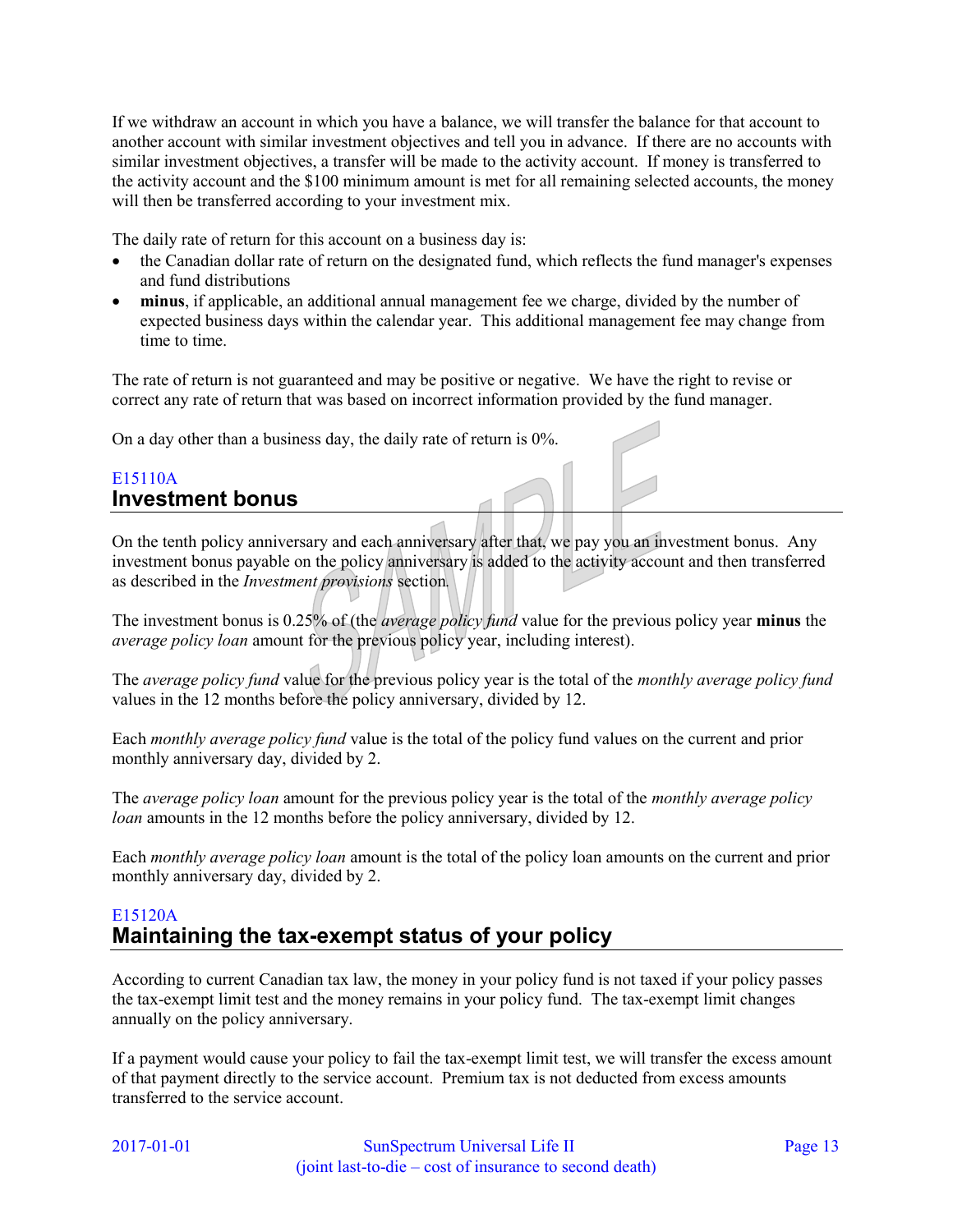At each policy anniversary, if your policy fails the tax-exempt limit test, we make an adjustment to your policy, according to the method you selected, which is one of the following:

- **retain** the amount of the basic insurance coverage, or
- **increase and reverse:** increase the basic insurance amount by the percentage required. The maximum increase is 8% of the cumulative basic insurance amount. We reverse these increases at each future policy anniversary as long as the policy will not lose its exempt status.

The total of the insurance amounts for all basic insurance coverages can never be more than 3 times the total insurance amount for the basic insurance coverage on the policy date and any other increases to the basic insurance coverage that you requested and we approved.

Any excess funds remaining in the policy fund at the policy anniversary date will be transferred to the service account. We withdraw these excess funds from the activity account first, then from the investment accounts, according to your withdrawal order.

When an insurance amount is increased, we establish a new basic insurance coverage for the amount of the increase. The cost of insurance rates that apply to the annual increases are based on:

- yearly renewable term rates payable to age 100 in effect on the date of each increase, and
- the attained age of the insured person (or attained joint age) on the date of the increase.

At each policy anniversary, we will also determine if any money can be transferred from the service account to the policy fund, and still have the policy pass the tax-exempt limit test. This minimizes the tax you pay on the service account. Premium tax is deducted from the amount transferred from the service account to the activity account.

If Canadian tax law changes, we may limit or disallow any transactions or policy changes that affect your policy's tax-exempt status.

# <span id="page-13-0"></span>**Service account**

This account earns interest according to the investment option you selected for the service account. Interest earned on the service account is taxable. We may set a maximum amount you may have in the service account.

The service account is not part of the policy fund value.

# <span id="page-13-1"></span>**Market value adjustment (MVA) for guaranteed interest accounts**

There is no MVA when money is transferred from:

- any investment account to the activity account to pay for the cost of insurance
- any investment account to the service account, or
- the service account to the activity account.

We may deduct an MVA when you:

- withdraw money from this policy, or
- transfer money between investment accounts.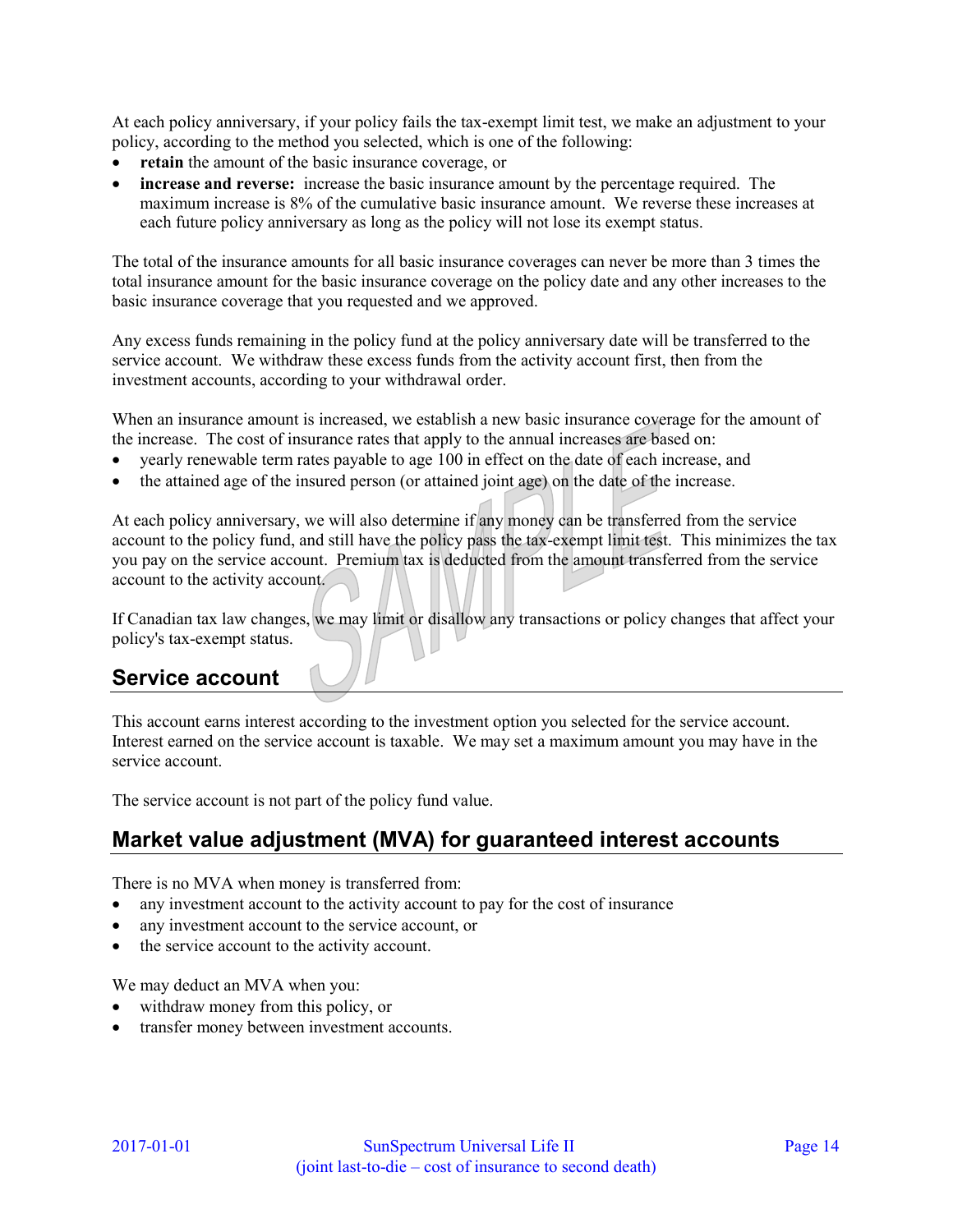For these transactions, we deduct an MVA if:

- money is withdrawn or transferred from a GIA layer before it matures, and
- the current interest rate for a new GIA layer with the same term is greater than the interest rate of the existing GIA layer.

#### *Guaranteed interest account (GIA)*

The MVA = W  $\times$  { 1 - the lesser of 1 and  $[(1+J)^D \div (1+K)^D]$  }

where:

 $W =$  amount withdrawn or transferred from the GIA layer

 $D =$  number of days to maturity in the existing GIA layer, divided by 365

 $J =$  interest rate for the existing GIA layer, excluding any investment bonus

 $K =$  current interest rate for a new GIA layer with the same term as the existing GIA.

# <span id="page-14-0"></span>**Withdrawing money from your policy**

You may withdraw money from your policy at any time. The minimum withdrawal amount is \$250. We may charge a transaction fee for withdrawals.

Unless you tell us otherwise, we withdraw money from the service account, then from the activity account and then, if necessary, from your investment accounts according to your withdrawal order. When money is withdrawn from a GIA, it will be taken from the layer closest to maturity. Any withdrawal from GIAs may be subject to a market value adjustment.

The maximum amount you may withdraw is:

- the current cash surrender value
- **minus** an amount equal to the previous month's cost of insurance deductions for basic insurance and any optional benefits, multiplied by 12.

The cash surrender value is:

- the policy fund value
- **minus** any outstanding policy loans, including interest
- **minus** any market value adjustment that applies to GIAs
- **plus** any amount in the service account.

You may have to pay tax on withdrawals from your policy fund.

A withdrawal from your policy will reduce the death benefit that is payable by the amount of the withdrawal.

### <span id="page-14-1"></span>E15135A **Borrowing money from your policy (policy loans)**

After the first policy year, you may borrow money from your policy fund. The minimum amount you may borrow is \$250. We may charge a transaction fee. We charge interest on any loan.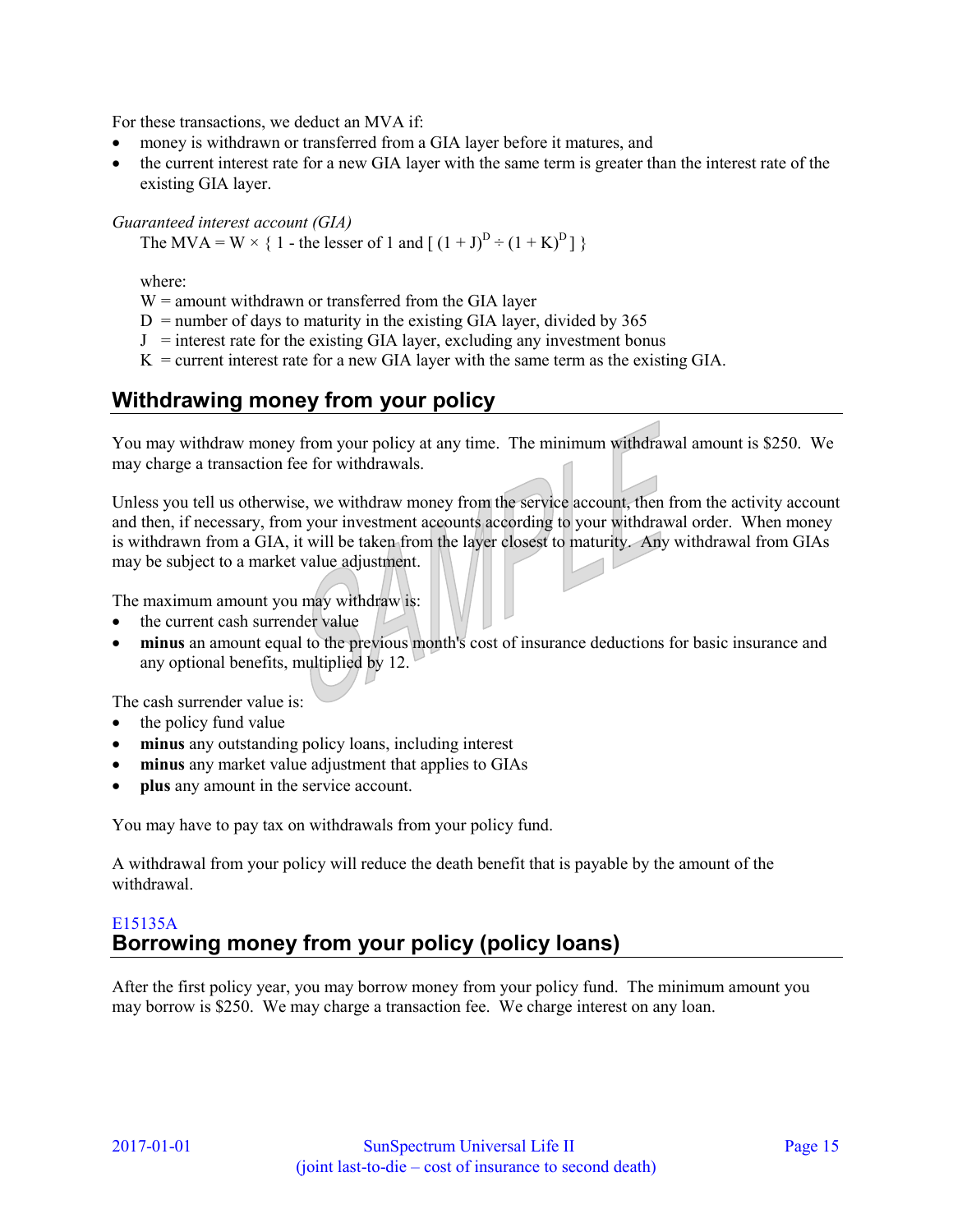The maximum amount you may borrow is:

 ${75\% \times (A - B)} - C - {D \times (1 + E)}$ 

where:

- $A =$  the policy fund value
- $B =$  any market value adjustment that applies to GIAs
- $C = \text{cost of insurance deductions}$  for basic insurance and any optional benefits for the previous month, multiplied by 12
- $D =$  any outstanding policy loans, including interest
- $E =$  the current loan interest rate, divided by 100.

We charge interest on the loan each day. The interest is compounded annually. This means the interest accumulates and we add it to the balance of the loan at the end of the policy year. We set the interest rate on the date the loan is taken and tell you the interest rate charged on the loan. At each policy anniversary, we change the interest rate to the rate we would charge on new loans on your policy on that date, whether a new loan is taken or not.

If the amount of your policy loan, including interest, becomes greater than your policy fund, your policy will end 31 days later unless we receive a payment within that period to keep your policy in effect. We set the minimum amount of this payment.

You may repay your policy loan at any time.

If a loan is outstanding at the time a death benefit is payable, the amount of the loan plus interest will be deducted from the amount we pay to the beneficiary.

# <span id="page-15-0"></span>E15145A **Accessing the policy fund when disabled, ill or injured**

You may make one withdrawal from your policy fund each time an insured person becomes disabled, ill or injured as defined below. The minimum and maximum amount you may withdraw is described under the heading, *The amount you may withdraw.* You may make this withdrawal without incurring a taxable disposition, based on tax rules in effect as of the policy date. The tax rules may change at any time, without notice. The tax rules in effect on the date you request a withdrawal will apply.

### **Qualifying to make a withdrawal from your policy fund**

Each disability must continue for at least 60 consecutive days. To be considered disabled in any of the four categories of disability (occupationally disabled, critically disabled due to illness or injury, critically disabled due to deteriorated mental ability and critically disabled - terminal illness) set out below, the insured person must be:

- under the active, continuous and medically appropriate care of a physician, or other health care practitioner acceptable to us
- following the treatment prescribed and any other recommendations made by a physician or health care practitioner, and
- occupationally disabled or critically disabled as defined below.

#### **Occupationally disabled**

To be considered occupationally disabled under this provision, the insured person must, as a result of illness or injury, qualify under one of the following: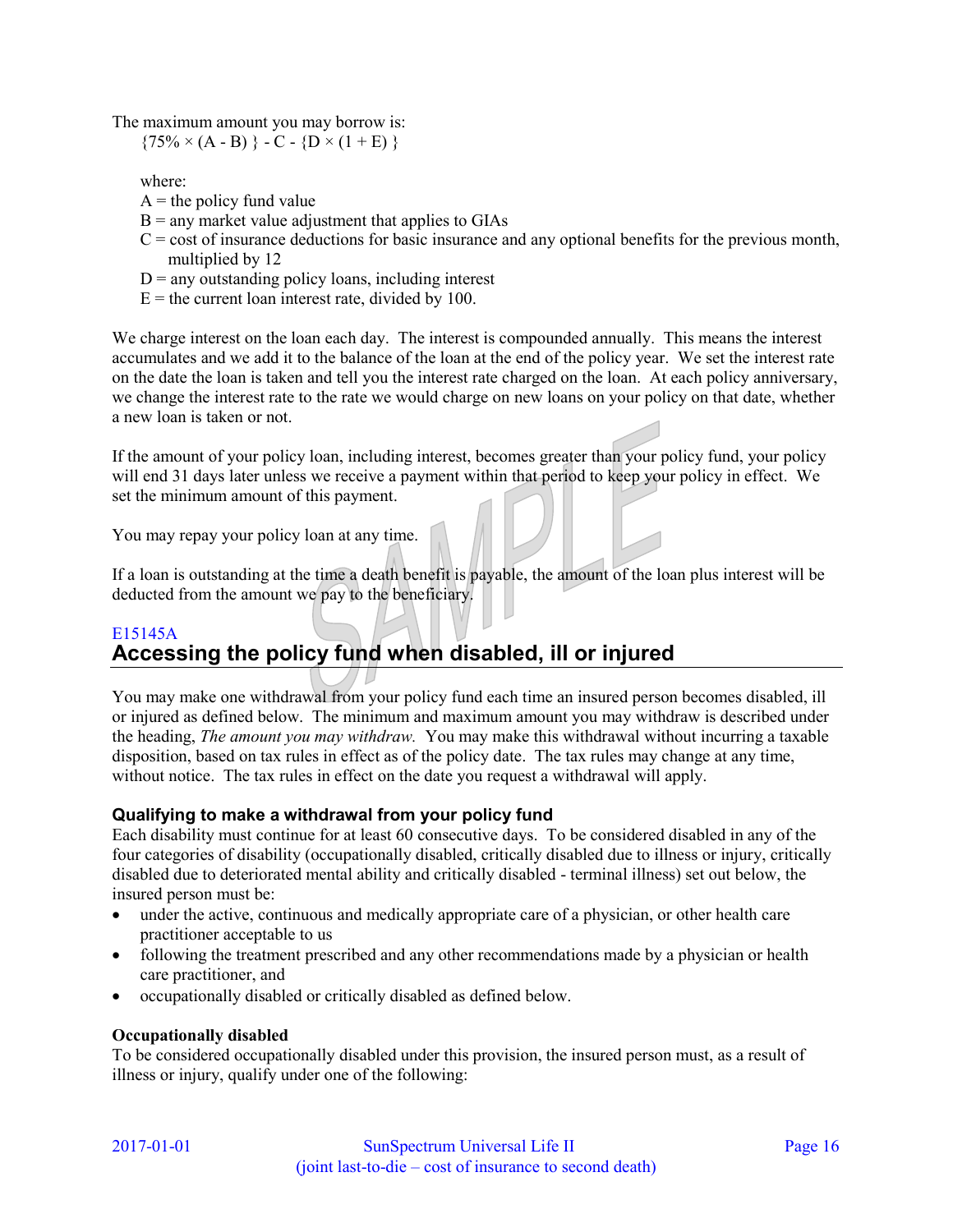#### *Disabled while employed*

- if the insured person is unable to perform the essential duties of their own occupation, and is not earning money or profiting from any occupation, or
- if the insured person is earning money or profiting from an occupation but they have experienced a loss of income of at least 50% over 60 consecutive days compared to the earned income from their own occupation during the 60 days immediately before the day they became disabled.

#### *Disabled while unemployed or retired*

 if the insured person is unemployed or retired on the date they become disabled, the insured person is unable to perform the essential duties of their last regular occupation.

#### *Disabled while employed in the home*

 if the insured person is responsible for maintaining their home or caring for immediate family members, the insured person is unable to perform all of the essential duties of maintaining that home or caring for those individuals.

#### *Disabled while a student*

If the insured person is a student on the date they become disabled and their attained age is 18 or older on that date, and they are unable to:

- attend or participate as a student in an education program, or
- perform any occupation for earnings or profit within their education, training or experience.

If the insured person's attained age is less than 18, we consider them to be disabled if, as a result of illness or injury, they require the presence of an adult attendee in order to participate in an education program.

#### **Critically disabled - due to illness or injury**

Critically disabled means the insured person, as a result of illness or injury, is unable to perform one or more of the activities described below. The activities are:

#### *Bathing*

Bathing means washing oneself:

- in a bathtub or shower, including getting in and out of the bathtub or shower, or
- by sponge bath.

#### *Dressing*

Dressing means putting on, taking off, fastening and unfastening:

- clothing, and
- medically necessary braces or artificial limbs.

An insured person is not dependent for dressing if reasonable alterations to or changes in the clothing they usually wear would enable them to dress without substantial physical assistance.

#### *Feeding*

Feeding means the insured person's ability to get food into their body:

- through the mouth, or
- by a feeding tube.

Feeding does not include cooking or preparing a meal.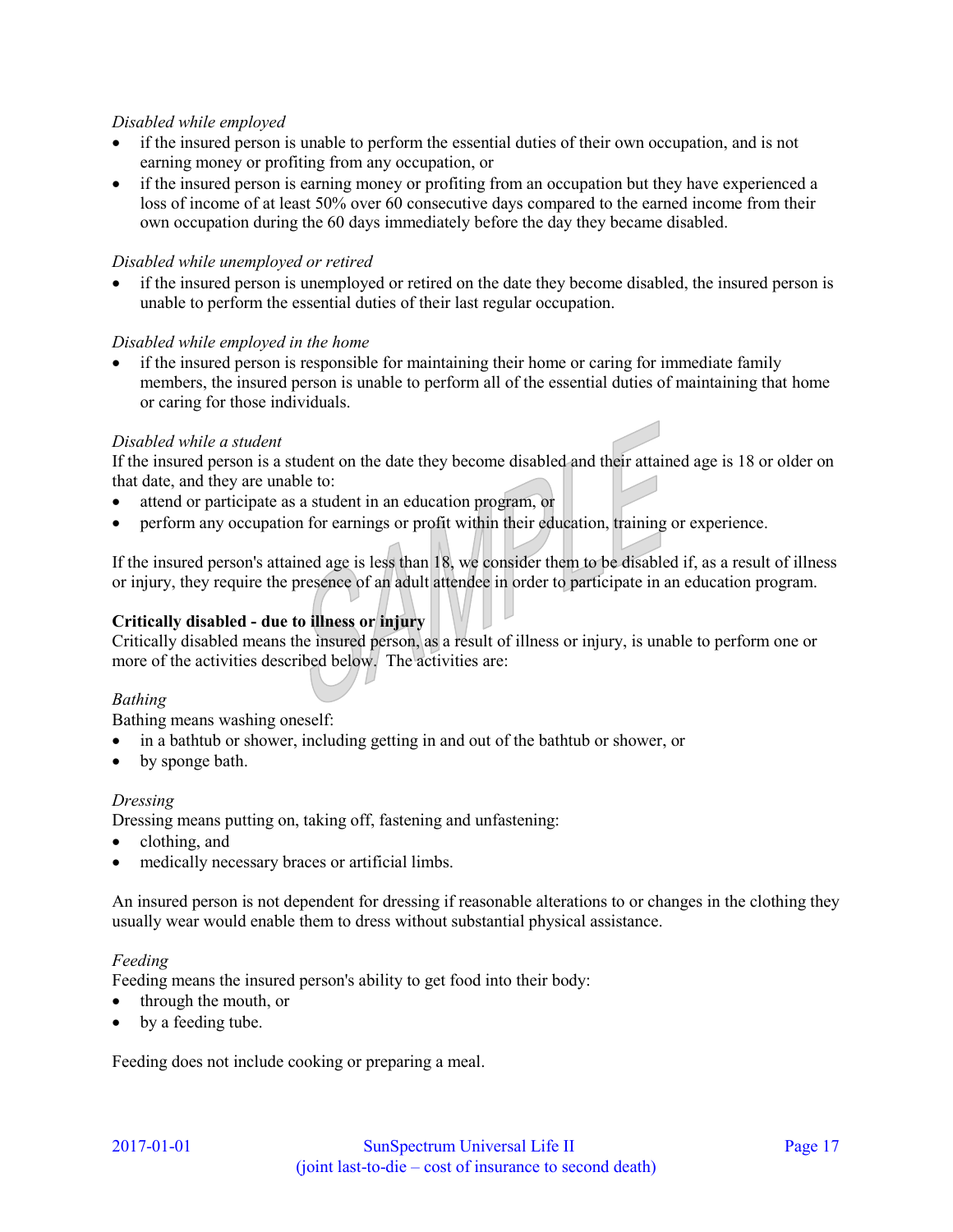#### *Toileting*

Toileting means getting to and from and on and off the toilet, and performing associated personal hygiene.

#### *Transferring*

Transferring means moving into or out of a bed, chair or wheelchair. This does not include getting into or out of the bathtub or shower, as we include this in bathing.

#### *Continence*

Continence means the ability to control both bowel and bladder functions, or maintain a reasonable level of personal hygiene (including caring for catheter or colostomy bag) when not able to control either bowel or bladder functions or both.

#### **Critically disabled - due to deteriorated mental ability**

We consider the insured person critically disabled if they have deteriorated mental ability and need constant supervision by another person for protection from threats to their physical health and safety as the result of deterioration in or a loss of:

- short-term or long-term memory
- orientation as it relates to people, place and time
- reasoning, or
- judgment, as it relates to safety awareness.

Deteriorated mental ability must result from an organic brain disorder such as Alzheimer's disease, irreversible dementia, or brain injury. Deteriorated mental ability is also known as cognitive impairment. Deteriorated mental ability is determined by a neurologist licensed and practising in Canada or the United States, based on:

- clinical examination
- radiological studies, and
- psychological testing.

#### **Critically disabled - terminal illness**

We consider the insured person critically disabled if they have a condition which has been diagnosed as terminal by a physician, and the life expectancy is less than 24 months.

#### **The amount you may withdraw**

The maximum amount you may withdraw from your policy fund is:

- $\bullet$  the policy fund value
- **minus** the amount of any outstanding policy loans, including interest
- **minus** any market value adjustment that applies to GIAs
- **minus** an amount equal to the cost of insurance for the next 12 months
- **minus** a claim assessment fee.

The minimum amount you may withdraw is \$500.

The company will credit interest up to the date of withdrawal.

Unless you tell us otherwise, we withdraw money from the activity account and then, if necessary, from your investment accounts according to your withdrawal order. When money is withdrawn from a GIA, it will be taken from the layer closest to maturity.

The total death benefit will be reduced by the amount of your withdrawal.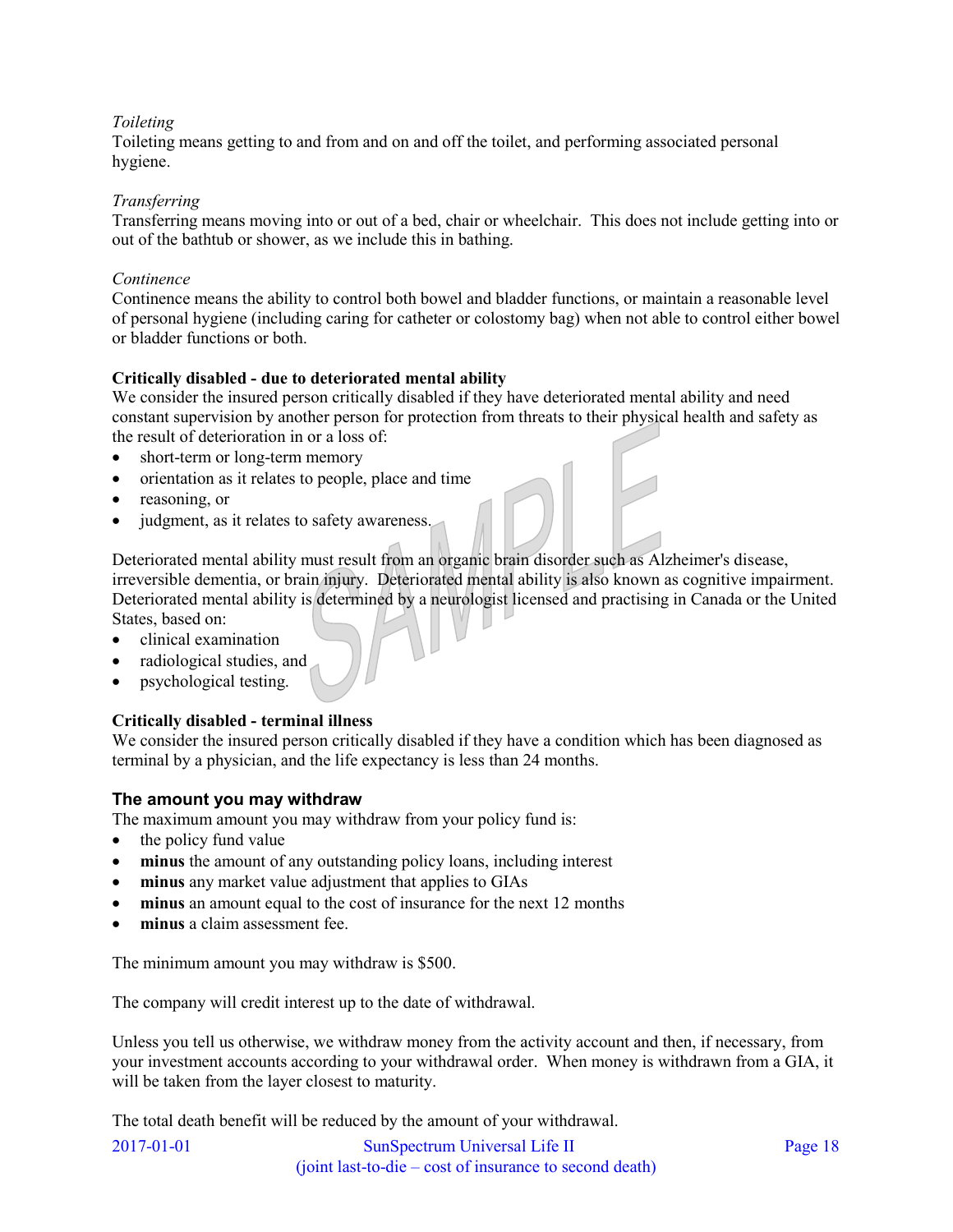#### **Making a claim for this benefit**

To make a claim for this benefit, contact us at the toll free phone number shown at the beginning of this policy for the appropriate form. You must pay a claim assessment fee each time you submit a claim to access your policy fund when disabled.

You may not make any withdrawal under this provision if:

- we rated the insured person as a substandard risk for medical reasons and they continue to be rated on the date they become disabled, or
- this policy came into effect as the result of a conversion from another life insurance policy while the insured person was disabled.

Before we approve the claim, the insured person's date of birth must be verified.

If the insured person is disabled when you make a claim for this benefit, we must receive proof of their disability after it continued for more than 60 consecutive days.

If the insured person is no longer disabled when you make a claim for this benefit, we must receive proof:

- that the disability continued for more than 60 consecutive days, and
- of the disability within 1 year of the date the insured person is no longer disabled.

In addition to the claim assessment fee, you must pay any cost associated with providing proof of disability.

We may also require the insured person to authorize us to gather and use additional information from other insurers or government agencies.

#### **When you do not qualify for this benefit (exclusions and limitations)**

You do not qualify for this benefit if the disability is directly or indirectly caused by or associated with the insured person committing or attempting to commit a criminal offence.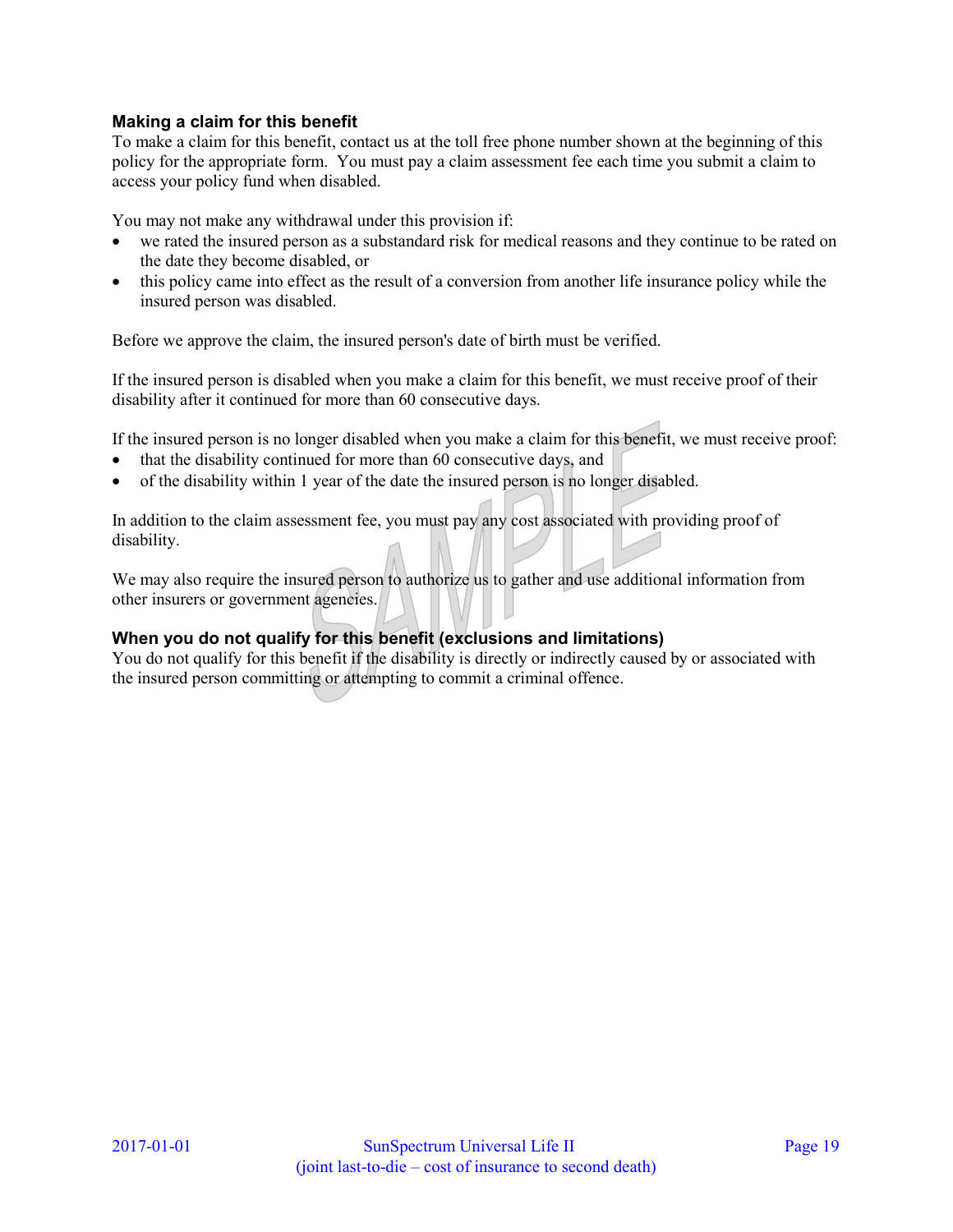# <span id="page-19-0"></span>E15150A **Section 3: General provisions**

#### <span id="page-19-1"></span>E15160A **When your policy will end due to lapse**

Your policy will end 31 days after a monthly anniversary day if on that day the policy fund value, minus any outstanding loans including interest, is not enough to pay the cost of insurance for the next month.

If your policy ends this way, it has lapsed.

To prevent your policy from ending we must receive the required payment before the end of the  $31<sup>st</sup>$  day. We will tell you the amount you are required to pay to keep the policy from ending.

# <span id="page-19-2"></span>**Putting your policy back into effect**

We will not put this policy back into effect if you cancelled it. If your policy ended because it lapsed, you may apply to put it back into effect if all the persons insured under the basic insurance coverage are alive on the date the policy lapses. This process is called reinstatement.

If you want to put your policy back into effect, you must:

- apply within 2 years of the date the policy ended
- give us new evidence of insurability that we consider satisfactory for all of the insured persons
- give us a payment, equal to:
	- the cost of insurance, including interest, owing from the date the policy ended up to the date it is reinstated
	- $\bullet$  the monthly cost of insurance on the date of reinstatement multiplied by 2 if you pay monthly or multiplied by 12 if you pay annually, and
	- any applicable premium tax.

We will tell you when we approve your application to reinstate your policy. If we don't approve your application, we'll refund the amount you paid when you applied.

#### *Reinstating while disabled*

We will not put this policy back into effect if you cancelled it. If an *Owner waiver disability benefit or Total disability waiver benefit* is included and your policy lapsed while you or an insured person is disabled, you may apply to put this policy back into effect, without giving us new evidence of insurability.

The conditions that must exist for us to consider your application are:

- 1. The policy must have ended by lapse before a claim was made for the disability benefit or after a claim was made but before we completed our claim assessment
- 2. You must apply within 1 year of the date the policy ended by lapse
- 3. The disabled person must have been disabled when the policy lapsed and their disability continued for at least 6 consecutive months
- 4. You must apply before the end date of the disability benefit on the insured person shown on the *Policy summary*
- 5. You must give us proof, that we consider satisfactory, of the disability and the length of time the insured person was disabled, and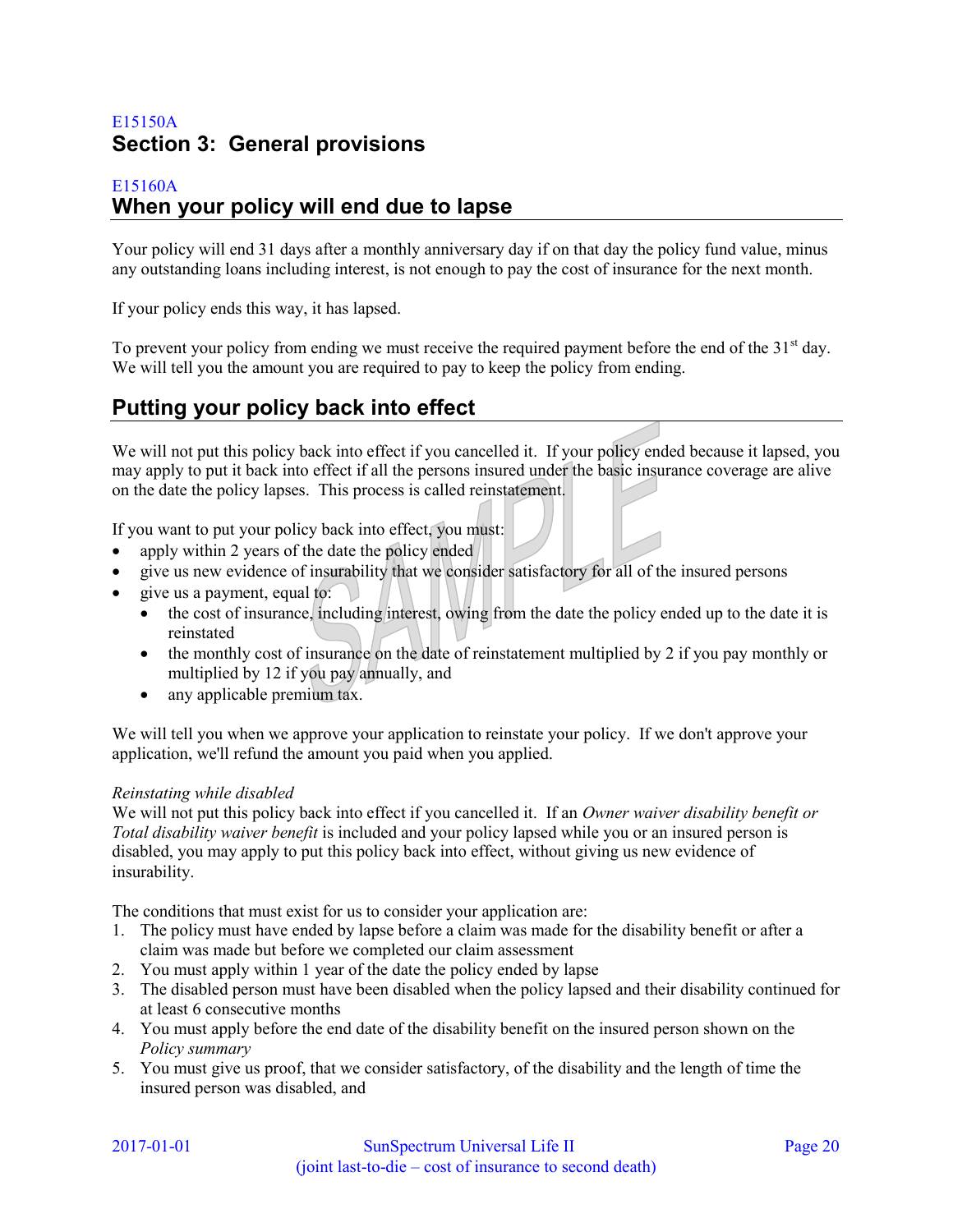6. All persons insured under the basic insurance coverage must be alive when you apply and continue to be alive on the date we reinstate your policy.

# <span id="page-20-0"></span>**Transaction fees**

We do not charge a fee for the first four policy transactions or policy changes, in each policy year. We may charge a fee for additional policy transactions and policy changes. If we charge a fee, it will never be more than \$50.

# <span id="page-20-1"></span>E15175A **Applying for changes to your policy**

You may apply for certain changes to your policy. A transaction fee may apply. Your application must be in a form acceptable to us and satisfy our administrative rules.

#### **Insurance amount decreases**

You may decrease the amount of a basic insurance coverage, but not below the minimum amount we determine.

We first reduce the most recent increases to the insurance amount that resulted from maintaining your tax-exempt status.

If required, we then reduce the remaining insurance amount for the basic insurance coverage.

### **Changing the withdrawal order**

You may change the withdrawal order at any time.

### <span id="page-20-2"></span>E15190A **Your right to change this policy to reduced paid-up life insurance**

You may apply to change your policy to reduced paid-up life insurance between:

- $\bullet$  the policy anniversaries nearest the insured person's  $70<sup>th</sup>$  and  $100<sup>th</sup>$  birthdays, for a single life basic insurance coverage, or
- the policy anniversaries nearest joint ages 70 and 100, for a joint basic insurance coverage.

If we approve your application, we change your policy to reduced paid-up life insurance on the date we receive your written request or on any later date you indicate in your request.

The amount of your reduced paid-up insurance depends on the insured person's age on the date you apply. On the policy anniversary nearest the insured person's  $70<sup>th</sup>$  birthday (or joint age 70), the total available reduced paid-up death benefit amount is equal to 40% of this policy's insurance amount on the date you request the change. For each year you wait to apply, the amount available increases by 2% on each policy anniversary, up to and including the policy anniversary nearest the insured person's  $100<sup>th</sup>$  birthday (or joint age 100). When we determine the insurance amount, we do not include any increases made to keep your policy tax-exempt.

For example, if you apply for reduced paid-up insurance on the policy anniversary nearest the insured person's 75th birthday and your basic insurance amount is \$100,000, then the insurance amount will be reduced to a level amount of \$50,000.

On the date your policy is changed to reduced paid-up life insurance: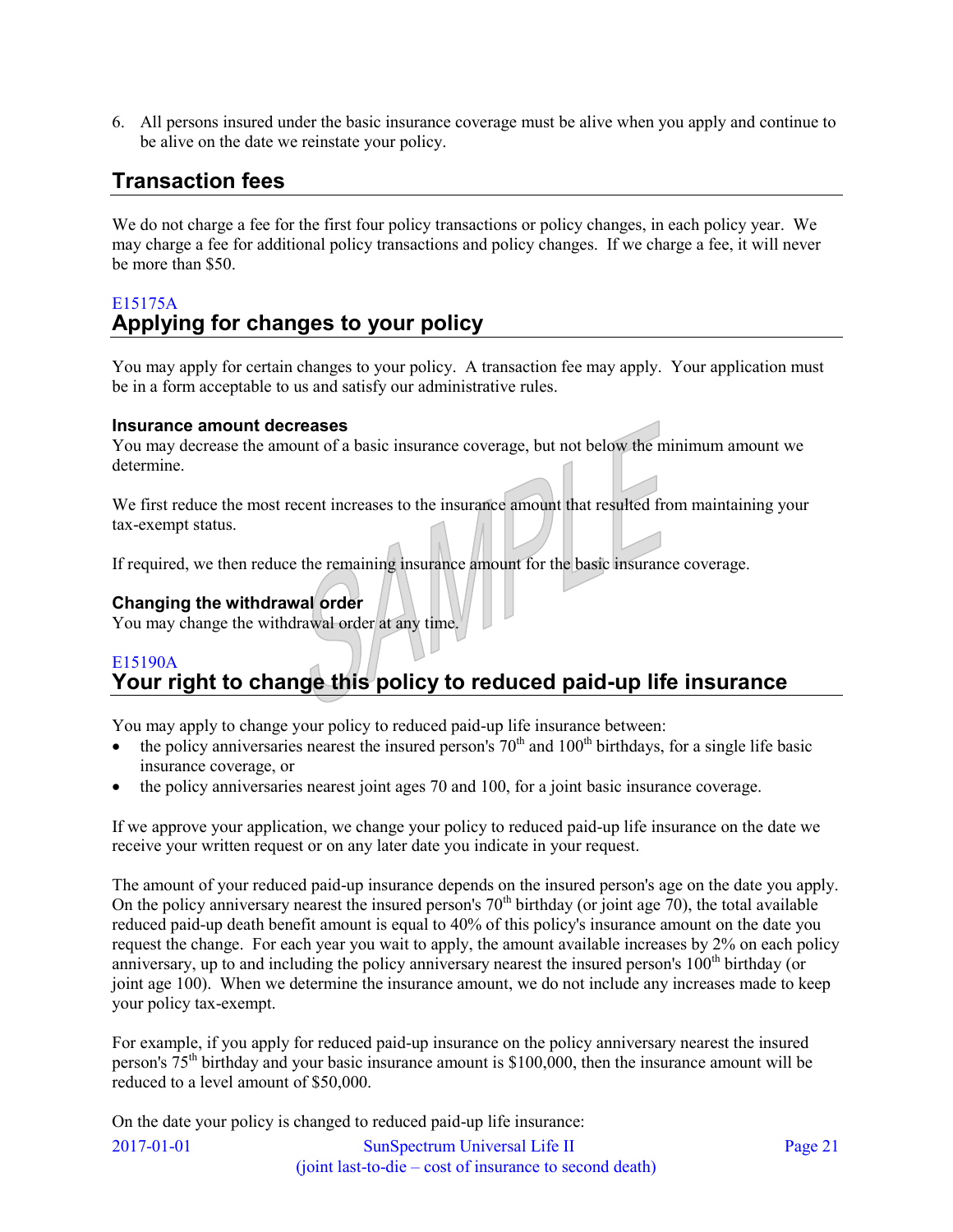- the cost of insurance deductions from your policy fund will stop
- any increases to the insurance amount that resulted from maintaining your policy's tax-exempt status are cancelled
- any optional benefits end, and
- any policy fund value, minus the amount of any outstanding policy loans, including interest, is transferred to the service account, and you may have to pay tax on the amount transferred.

You cannot make any changes to the insurance amount after your policy is changed to reduced paid-up insurance. We will not accept any additional payments.

### <span id="page-21-0"></span>E15200A **Your right to cancel this policy**

You may cancel your policy at any time. Your decision to cancel your policy is your personal right. The cancellation is binding on you and any person entitled to make a claim under this policy, whether their entitlement is revocable or irrevocable.

All of our obligations and liabilities under this policy end immediately on the date we receive your request to cancel your policy or on any later date you indicate in your request.

To cancel your policy, send your request in writing to:

Sun Life Assurance Company of Canada 227 King Street South PO Box 1601, Stn. Waterloo Waterloo ON Canada N2J 4C5

If you apply to cancel your policy within the first 10 days of receiving it from us, we will treat this as a rescission. This is described under the heading, *If you change your mind within 10 days.* 

#### **Cash surrender value**

If you cancel your policy after the  $10<sup>th</sup>$  day of receiving it from us, we'll pay the cash surrender value to you. The amount we pay is:

- $\bullet$  the policy fund value
- **minus** any market value adjustment that applies to GIAs
- **minus** the amount of any outstanding policy loans, including interest
- **plus** any amount in the service account.

The amount we pay is determined on the business day following the day we receive your request or any later date you indicate.

## <span id="page-21-1"></span>E14065A **Other information about your policy**

#### **Information about our contract with you**

Once your policy is in effect, the following documents make up our entire contract with you:

- your application for insurance, including any evidence of insurability, and
- this policy, including any amendments.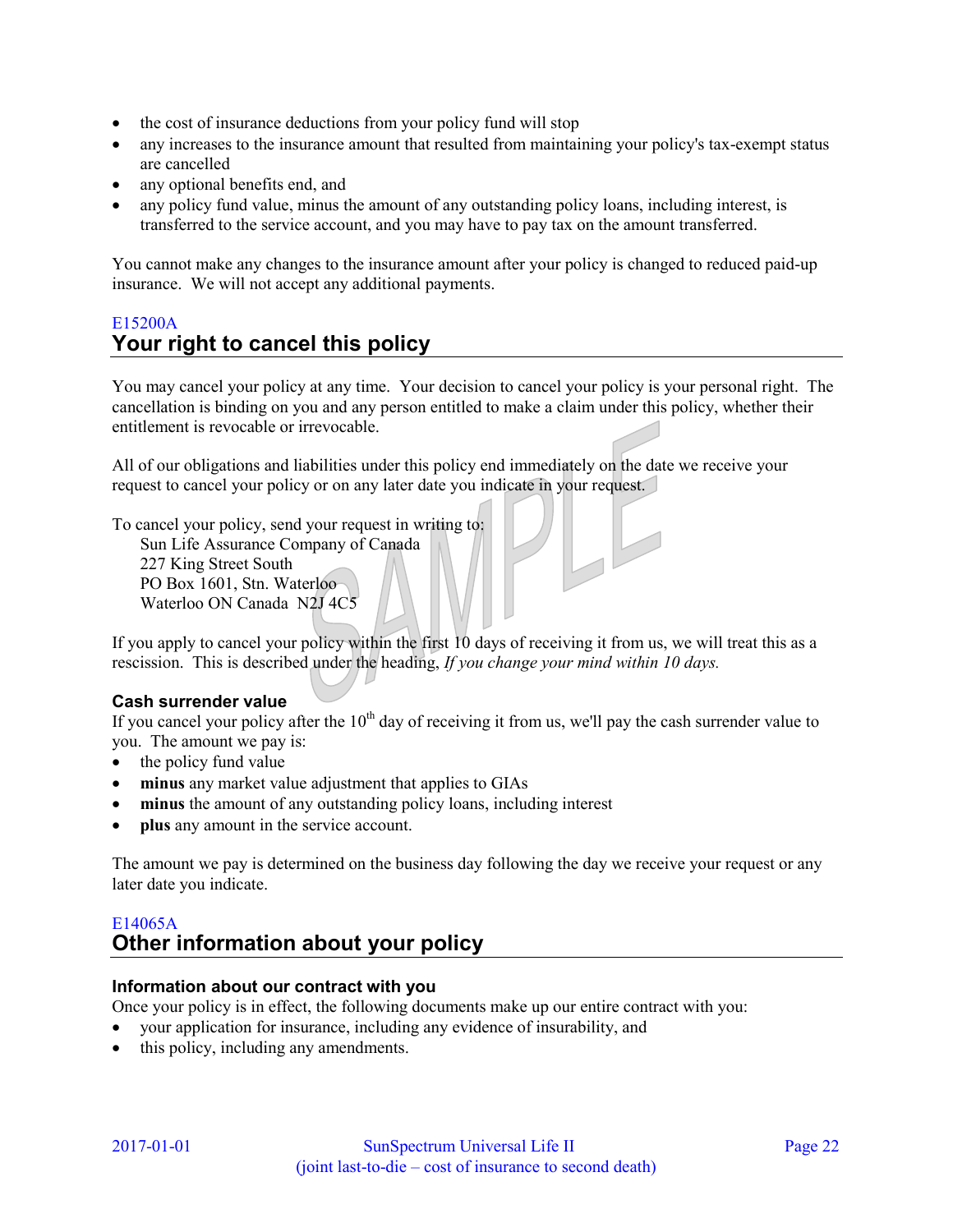All of our obligations to you are contained in the documents described above. Any other document or oral statement does not form part of this contract. This policy or any part of this policy may not be amended or waived except by a written amendment signed by two authorized signing officers of the company.

#### **Time limit for recovery of insurance money**

Every action or proceeding against an insurer for the recovery of insurance money payable under the contract is absolutely barred unless commenced within the time set out in the Insurance Act or the provincial or territorial legislation that applies to this policy.

### **Currency of this policy**

All amounts of money referred to in this policy are in Canadian dollars.

#### **Transferring your policy (assignment)**

You may be able to transfer your rights under this policy to someone else by assigning the policy. We are not responsible for ensuring that the assignment of your policy is legally valid. If you transfer this policy, send a notice of the assignment to:

Sun Life Assurance Company of Canada 227 King Street South PO Box 1601, Stn. Waterloo Waterloo ON Canada N2J 4C5

#### **Non-recourse premium financing**

If you assign this policy at any time, either under a collateral assignment or absolute assignment, or grant a hypothec on it under a deed of hypothec for the purposes of non-recourse premium financing or another similar financing structure, we may void the policy. If we void the policy, all our obligations end effective on the date you assigned or granted a hypothec on it. No benefit is payable, and we have the right to keep all premiums paid.

Non-recourse premium financing is an arrangement where an entity enters into a lending agreement with a policy owner where the entity (lender) agrees to pay the premiums for the policy directly to the insurer. The policy owner collaterally assigns the policy to the lender or grants a hypothec on it as security for the loan. The loan agreement typically provides that the loan is repaid when the insured person dies. The arrangement is called non-recourse because the lender cannot sue the policy owner if the loan is not repaid.

### <span id="page-22-0"></span>E15215A **Insurance terms**

The following explanations describe insurance terms that may or may not apply to this policy.

### **Age**

Age means a person's age on their birthday nearest to a particular date. This is known as age nearest. For example, a person's age at the policy date means their age on their birthday nearest to the policy date. A person's age at any date after the policy date is their age on their birthday nearest to that date and is known as their attained age.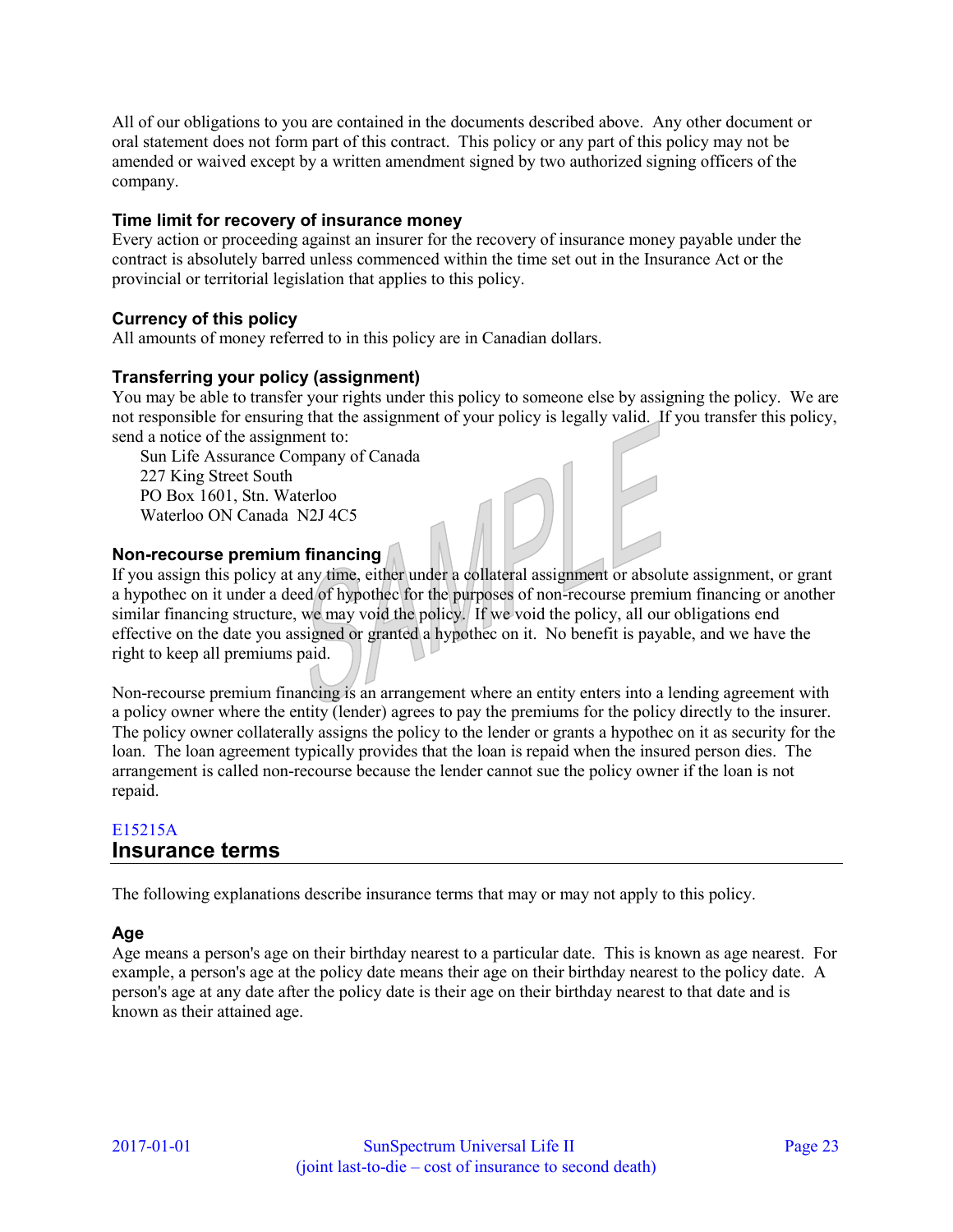#### **Joint age**

For a joint basic insurance coverage, we use a single age to determine the cost of insurance for that coverage. We call this the joint age and it's shown on the *Policy summary.* We calculate the joint age on the date the insurance takes effect using the smoking status, sex and age of each of the persons insured for the joint basic insurance coverage.

Attained joint age is the joint age plus the number of years from the effective date of the joint basic insurance coverage to the nearest policy anniversary date.

#### **Beneficiary**

The person or persons you name in writing to receive a death benefit.

#### **Business day**

For the purposes of this policy, a business day is a day when our administrative offices are open for business and the Toronto Stock Exchange (or other stock exchange or securities market that we may designate) is open for business.

#### **Contingent owner**

The person or persons you name in writing to take ownership of this policy if you die before the date this policy ends.

*What happens if no contingent owner is named when a policy owner dies?* 

- If there is only one policy owner on the date of death, then the policy owner's estate becomes the new policy owner.
- If there are two or more policy owners on the date of death, then the deceased policy owner's estate along with the surviving policy owner(s) own the policy.

#### **Evidence of insurability**

This may include medical, financial, lifestyle, tobacco usage and family medical history information and other personal history information needed to approve an application for life insurance.

#### **Optional benefits**

Optional benefits may be available in addition to basic insurance coverage. An example of an optional benefit is the Total disability waiver benefit.

#### **Policy date**

This is the start date of your insurance policy. This date is shown on the *Policy summary*.

#### **Monthly anniversary day**

This is the day each month on which policy transactions described in this policy may be processed. This date is shown on the *Policy summary*.

#### **Policy anniversary**

The month and day every year that is the same as your policy date.

#### **Policy year**

The 12-month period that runs from one policy anniversary to the next policy anniversary.

#### **Policy transaction**

Examples of policy transactions are withdrawals, policy loans and transfers of money between accounts.